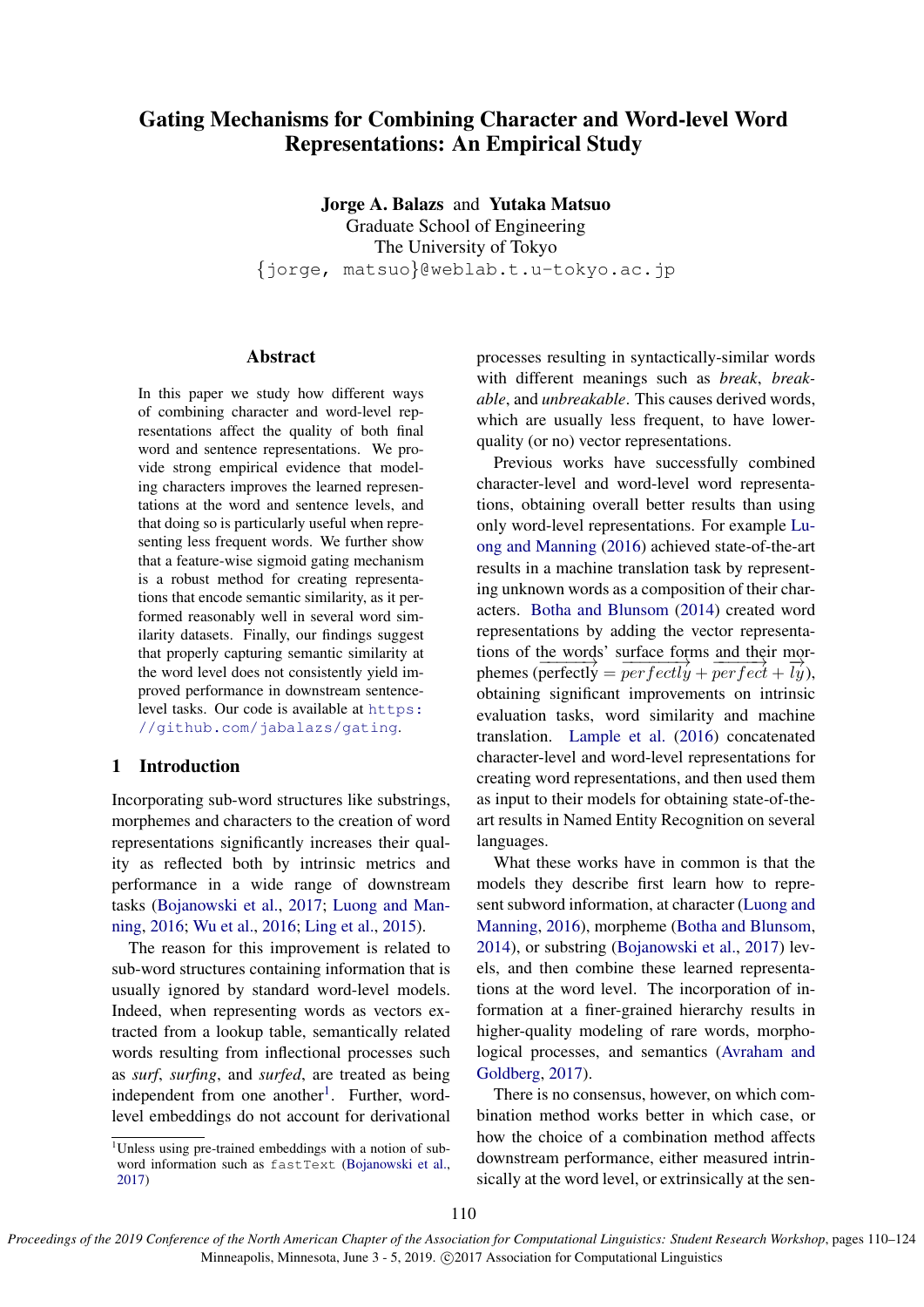tence level.

In this paper we aim to provide some intuitions about how the choice of mechanism for combining character-level with word-level representations influences the quality of the final word representations, and the subsequent effect these have in the performance of downstream tasks. Our contributions are as follows:

- We show that a feature-wise sigmoidal gating mechanism is the best at combining representations at the character and word-level hierarchies, as measured by word similarity tasks.
- We provide evidence that this mechanism learns that to properly model increasingly infrequent words, it has to increasingly rely on character-level information.
- We finally show that despite the increased expressivity of word representations it offers, it has no clear effect in sentence representations, as measured by sentence evaluation tasks.

### 2 Background

We are interested in studying different ways of combining word representations, obtained from different hierarchies, into a single word representation. Specifically, we want to study how combining word representations (1) taken directly from a word embedding lookup table, and (2) obtained from a function over the characters composing them, affects the quality of the final word representations.

Let  $W$  be a set, or vocabulary, of words with  $|W|$  elements, and  $C$  a vocabulary of characters with  $|C|$  elements. Further, let  $x = w_1, \ldots, w_n; w_i \in W$  be a sequence of words, and  $c^i = c_1^i, \ldots, c_m^i; c_j^i \in \mathcal{C}$  be the sequence of characters composing  $w_i$ . Each token  $w_i$  can be represented as a vector  $v_i^{(w)} \in \mathbb{R}^d$  extracted directly from an embedding lookup table  $E^{(w)} \in \mathbb{R}^{|\mathcal{W}| \times d}$ , pre-trained or otherwise, and as a vector  $v_i^{(c)} \in \mathbb{R}^d$  built from the characters that compose it; in other words,  $v_i^{(c)} = f(c^i)$ , where  $f$ is a function that maps a sequence of characters to a vector.

The methods for combining word and characterlevel representations we study, are of the form  $G(\bm{v}_i^{(w)}$  $\overset{(w)}{_{i}},\overset{(c)}{v_{i}^{(c)}}$  $i_i^{(c)}$  =  $v_i$  where  $v_i$  is the final word representation.

# 2.1 Mapping Characters to Character-level Word Representations

The function f is composed of an *embedding* layer, an optional *context* function, and an *aggregation* function.

The embedding layer transforms each character  $c_j^i$  into a vector  $r_j^i$  of dimension  $d_r$ , by directly taking it from a trainable embedding lookup table  $E^{(c)} \in \mathbb{R}^{|\mathcal{C}| \times d_r}$ . We define the *matrix* representation of word  $w_i$  as  $\boldsymbol{C}^i=[\boldsymbol{r}^i_1,\dots,\boldsymbol{r}^i_m],\,\,\, \boldsymbol{C}^i\in\mathbb{R}^{m\times d_r}.$ 

The context function takes  $C<sup>i</sup>$  as input and returns a context-enriched matrix representation  $\boldsymbol{H}^{i} = [\boldsymbol{h}_{1}^{i}, \dots, \boldsymbol{h}_{m}^{i}], \ \boldsymbol{H}^{i} \in \mathbb{R}^{m \times d_{h}}, \text{ in which}$ each  $h_j^i$  contains a measure of information about its context, and interactions with its neighbors. In particular, we chose to do this by feeding  $C^i$ to a Bidirectional LSTM (BiLSTM) [\(Graves and](#page-9-0) [Schmidhuber,](#page-9-0) [2005;](#page-9-0) [Graves et al.,](#page-9-1) [2013\)](#page-9-1)<sup>[2](#page-0-0)</sup>.

Informally, we can think of a Long Short-Term Memory Network (LSTM) [\(Hochre](#page-9-2)[iter and Schmidhuber,](#page-9-2) [1997\)](#page-9-2) as a function  $\mathbb{R}^{m \times d_r} \rightarrow \mathbb{R}^{m \times d_h}$  that takes a matrix  $C = [r_1, \ldots, r_m]$  as input and returns a context-enriched matrix representation  $H = [h_1, \ldots, h_m]$ , where each  $h_i$  encodes information about the previous elements  $\bm{h}_1,\ldots,\bm{h}_{j-1}{}^3.$  $\bm{h}_1,\ldots,\bm{h}_{j-1}{}^3.$  $\bm{h}_1,\ldots,\bm{h}_{j-1}{}^3.$ 

A BiLSTM is simply composed of 2 LSTMs, one that reads the input from left to right (forward), and another that does so from right to left (backward). The output of the forward and backward LSTMs are  $\vec{H} = [\vec{h}_1, ..., \vec{h}_m]$ and  $\overleftrightarrow{H} = [\overleftrightarrow{h}_1, ..., \overleftrightarrow{h}_m]$  respectively. In the backward case the LSTM reads  $r_m$  first and  $r_1$ backward case  $\frac{\text{ln}}{h_j}$  will encode the context from  $\overleftarrow{h}_{j+1}, \ldots, \overleftarrow{h}_{m}.$ 

The aggregation function takes the contextenriched matrix representation of word  $w_i$  for both directions,  $\frac{1}{\overrightarrow{H}^i}$  and  $\overleftarrow{H}^i$ , and returns a single vector  $\boldsymbol{v}_i^{(c)} \in \mathbb{R}^{d_h}$ . To do so we followed [Miyamoto and](#page-10-3) [Cho](#page-10-3) [\(2016\)](#page-10-3), and defined the character-level representation  $v_i^{(c)}$  $i_i^{(c)}$  of word  $w_i$  as the linear combination of the forward and backward last hidden states re-

<sup>2</sup>Other methods for encoding the characters' context, such as CNNs [\(Kim et al.,](#page-10-4) [2016\)](#page-10-4), could also be used.

<sup>&</sup>lt;sup>3</sup>In terms of implementation, the LSTM is applied iteratively to each element of the input sequence regardless of dimension  $m$ , which means it accepts inputs of variable length, but we will use this notation for the sake of simplicity.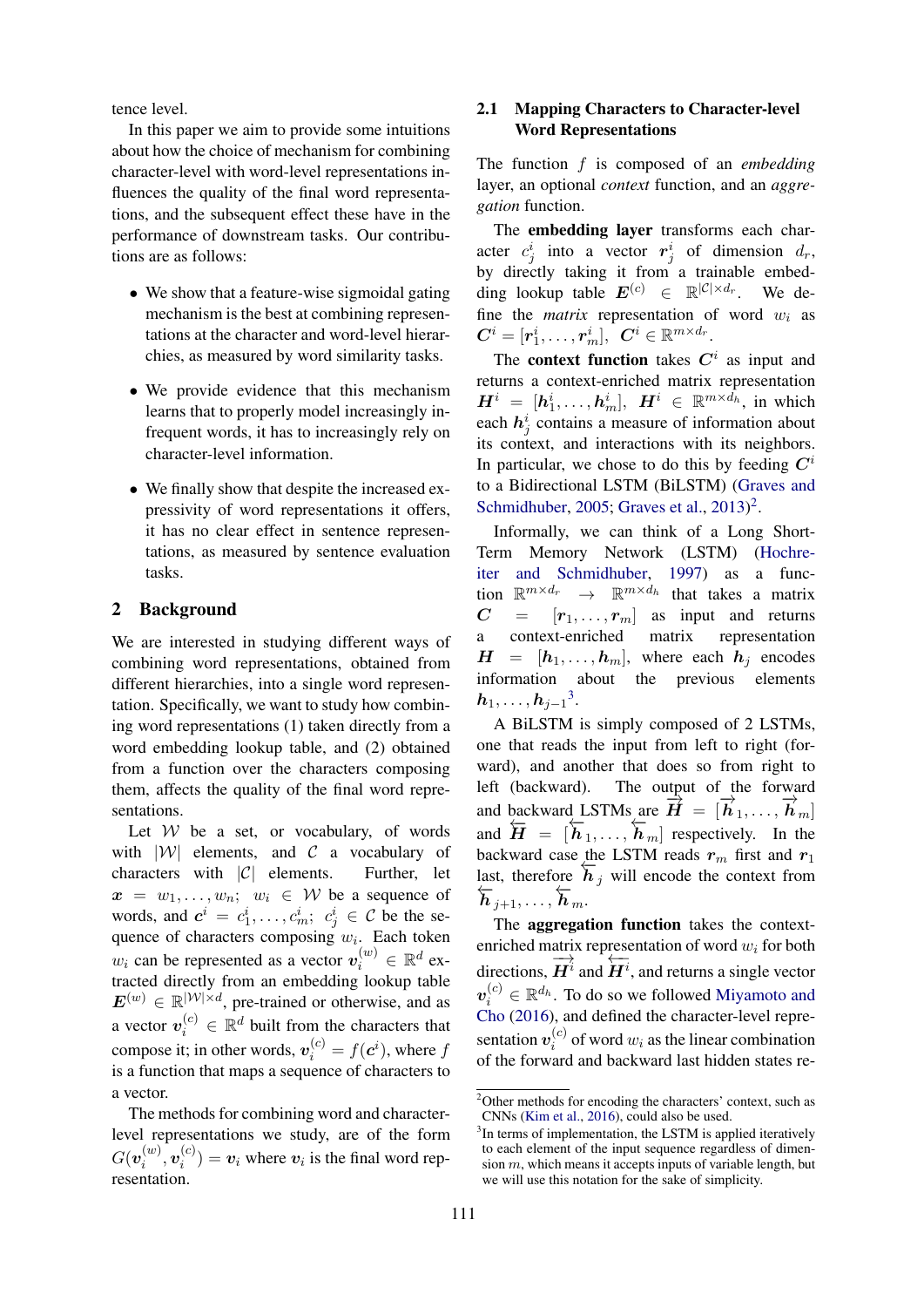<span id="page-2-0"></span>

<span id="page-2-4"></span>Figure 1: Character and Word-level combination methods.

turned by the context function:

$$
\boldsymbol{v}_i^{(c)} = \boldsymbol{W}^{(c)}[\overrightarrow{\boldsymbol{h}}^i_m; \overleftarrow{\boldsymbol{h}}^i_1] + \boldsymbol{b}^{(c)} \qquad (1)
$$

where  $W^{(c)} \in \mathbb{R}^{d_h \times 2d_h}$  and  $b^{(c)} \in \mathbb{R}^{d_h}$  are trainable parameters, and  $[{\circ};{\circ}]$  represents the concatenation operation between two vectors.

# <span id="page-2-1"></span>2.2 Combining Character and Word-level Representations

Figure 1: Character and Word-<br>
Figure 1: Character and Word-<br>
the context function:<br>  $v_i^{(c)} = W^{(c)}[\vec{h}^i_m; \vec{h}^i_1] + b^{(c)}$  (1)<br>  $v_i^{(c)} = W^{(c)}[\vec{h}^i_m; \vec{h}^i_1] + b^{(c)}$  (1)<br>  $v_i^{(c)} \in \mathbb{R}^{d_h} \times 2d_h$  and  $b^{(c)} \in \mathbb{R}^{$ We tested three different methods for combining  $\bm{v}_i^{(c)}$  with  $\bm{v}_i^{(w)}$  $i^{(w)}$ : simple concatenation, a learned scalar gate [\(Miyamoto and Cho,](#page-10-3) [2016\)](#page-10-3), and a learned vector gate (also referred to as featurewise sigmoidal gate). Additionally, we compared these methods to two baselines: using pre-trained word vectors only, and using character-only features for representing words. See fig. [1](#page-2-0) for a visual description of the proposed methods.

 ${\tt word-only}$  (w) considers only  $v_i^{(w)}$  $i^{(w)}$  and ignores  $v_i^{(c)}$  $\binom{c}{i}$ :

$$
\boldsymbol{v}_i = \boldsymbol{v}_i^{(w)} \tag{2}
$$

char-only (c) considers only  $v_i^{(c)}$  $i^{(c)}$  and ignores  $v_i^{(w)}$  $\binom{w}{i}$ :

$$
\boldsymbol{v}_i = \boldsymbol{v}_i^{(c)} \tag{3}
$$

**concat (cat)** concatenates both word and character-level representations:

$$
\boldsymbol{v}_i = [\boldsymbol{v}_i^{(c)}; \boldsymbol{v}_i^{(w)}] \tag{4}
$$

**scalar gate (sg)** implements the scalar gating mechanism described by [Miyamoto and](#page-10-3) [Cho](#page-10-3) [\(2016\)](#page-10-3):

$$
g_i = \sigma(\boldsymbol{w}^\top \boldsymbol{v}_i^{(w)} + b) \tag{5}
$$

$$
\boldsymbol{v}_i = g_i \boldsymbol{v}_i^{(c)} + (1 - g_i) \boldsymbol{v}_i^{(w)} \tag{6}
$$

where  $w \in \mathbb{R}^d$  and  $b \in \mathbb{R}$  are trainable parameters,  $g_i \in (0, 1)$ , and  $\sigma$  is the sigmoid function.

# **vector gate (vg)**:

$$
g_i = \sigma(Wv_i^{(w)} + b)
$$
 (7)

<span id="page-2-2"></span>
$$
\boldsymbol{v}_i = \boldsymbol{g}_i \odot \boldsymbol{v}_i^{(c)} + (1 - \boldsymbol{g}_i) \odot \boldsymbol{v}_i^{(w)} \qquad (8)
$$

where  $\mathbf{W} \in \mathbb{R}^{d \times d}$  and  $\mathbf{b} \in \mathbb{R}^{d}$  are trainable parameters,  $g_i \in (0,1)^d$ ,  $\sigma$  is the element-wise sigmoid function,  $\odot$  is the element-wise product for vectors, and  $\mathbf{1} \in \mathbb{R}^d$  is a vector of ones.

The vector gate is inspired by [Miyamoto and](#page-10-3) [Cho](#page-10-3) [\(2016\)](#page-10-3) and [Yang et al.](#page-12-1) [\(2017\)](#page-12-1), but is different to the former in that the gating mechanism acts upon each dimension of the word and characterlevel vectors, and different to the latter in that it does not rely on external sources of information for calculating the gating mechanism.

Finally, note that word only and char only are special cases of both gating mechanisms:  $q_i = 0$  (scalar gate) and  $q_i = 0$  (vector gate) correspond to word only;  $g_i = 1$  and  $g_i = 1$  correspond to char only.

# 2.3 Obtaining Sentence Representations

To enable sentence-level classification we need to obtain a sentence representation from the word vectors  $v_i$ . We achieved this by using a BiLSTM with max pooling, which was shown to be a good universal sentence encoding mechanism [\(Conneau](#page-9-3) [et al.,](#page-9-3) [2017\)](#page-9-3).

<span id="page-2-3"></span>Let  $x = w_1, \ldots, w_n$ , be an input sentence and  $V = [v_1, \ldots, v_n]$  its matrix representation, where each  $v_i$  was obtained by one of the methods de-scribed in section [2.2.](#page-2-1)  $S = [s_1, \ldots, s_n]$  is the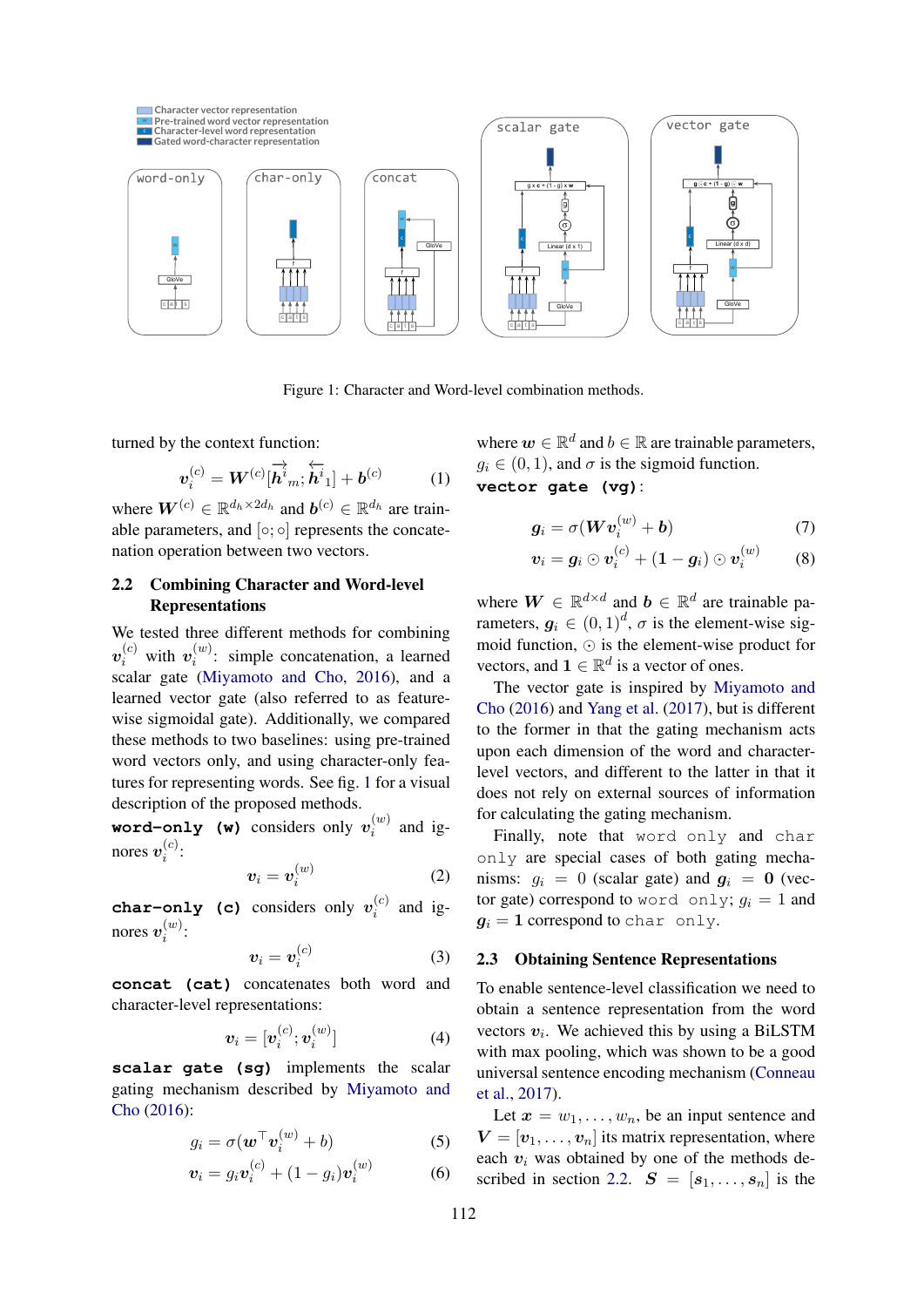context-enriched matrix representation of  $x$  obtained by feeding  $V$  to a BiLSTM of output dimension  $d_s^4$  $d_s^4$ . Lastly,  $s \in \mathbb{R}^{d_s}$  is the final sentence representation of  $x$  obtained by max-pooling S along the sequence dimension.

Finally, we initialized the word representations  $\bm{v}_i^{(w)}$  $i^{(w)}$  using GloVe embeddings [\(Pennington et al.,](#page-11-0) [2014\)](#page-11-0), and fine-tuned them during training. Refer to appendix [A](#page-12-2) for details on the other hyperparameters we used.

### 3 Experiments

### 3.1 Experimental Setup

We trained our models for solving the Natural Language Inference (NLI) task in two datasets, SNLI [\(Bowman et al.,](#page-8-3) [2015\)](#page-8-3) and MultiNLI [\(Williams et al.,](#page-12-3) [2018\)](#page-12-3), and validated them in each corresponding development set (including the matched and mismatched development sets of MultiNLI).

For each dataset-method combination we trained 7 models initialized with different random seeds, and saved each when it reached its best val-idation accuracy<sup>[5](#page-0-0)</sup>. We then evaluated the quality of each trained model's word representations  $v_i$  in 10 word similarity tasks, using the system created by [Jastrzebski et al.](#page-9-4)  $(2017)^6$  $(2017)^6$  $(2017)^6$ .

Finally, we fed these obtained word vectors to a BiLSTM with max-pooling and evaluated the final sentence representations in 11 downstream transfer tasks [\(Conneau et al.,](#page-9-3) [2017;](#page-9-3) [Subramanian et al.,](#page-11-1) [2018\)](#page-11-1).

#### <span id="page-3-1"></span>3.2 Datasets

Word-level Semantic Similarity A desirable property of vector representations of words is that semantically similar words should have similar vector representations. Assessing whether a set of word representations possesses this quality is referred to as the semantic similarity task. This is the most widely-used evaluation method for evaluating word representations, despite its shortcomings [\(Faruqui et al.,](#page-9-5) [2016\)](#page-9-5).

This task consists of comparing the similarity between word vectors measured by a distance

metric (usually cosine distance), with a similarity score obtained from human judgements. High correlation between these similarities is an indicator of good performance.

A problem with this formulation though, is that the definition of "similarity" often confounds the meaning of both *similarity* and *relatedness*. For example, *cup* and *tea* are related but dissimilar words, and this type of distinction is not always clear [\(Agirre et al.,](#page-8-4) [2009;](#page-8-4) [Hill et al.,](#page-9-6) [2015\)](#page-9-6).

To face the previous problem, we tested our methods in a wide variety of datasets, including some that explicitly model relatedness (WS353R), some that explicitly consider similarity (WS353S, SimLex999, SimVerb3500), and some where the distinction is not clear (MEN, MTurk287, MTurk771, RG, WS353). We also included the RareWords (RW) dataset for evaluating the quality of rare word representations. See appendix [B](#page-12-4) for a more complete description of the datasets we used.

Sentence-level Evaluation Tasks Unlike wordlevel representations, there is no consensus on the desirable properties sentence representations should have. In response to this, [Conneau et al.](#page-9-3) [\(2017\)](#page-9-3) created SentEval[7](#page-0-0) , a sentence representation evaluation benchmark designed for assessing how well sentence representations perform in various downstream tasks [\(Conneau and Kiela,](#page-9-7) [2018\)](#page-9-7).

Some of the datasets included in SentEval correspond to sentiment classification (CR, MPQA, MR, SST2, and SST5), subjectivity classification (SUBJ), question-type classification (TREC), recognizing textual entailment (SICK E), estimating semantic relatedness (SICK R), and measuring textual semantic similarity (STS16, STSB). The datasets are described by [Conneau et al.](#page-9-3) [\(2017\)](#page-9-3), and we provide pointers to their original sources in the appendix table [B.2.](#page-14-0)

To evaluate these sentence representations SentEval trained a linear model on top of them, and evaluated their performance in the validation sets accompanying each dataset. The only exception was the STS16 task, in which our representations were evaluated directly.

### 4 Word-level Evaluation

#### <span id="page-3-0"></span>4.1 Word Similarity

Table [1](#page-4-0) shows the quality of word representations in terms of the correlation between word similarity

 $\mathcal{L}^4 s_i = [\vec{s}_i; \overleftarrow{s}_i]$  for each i, and both  $\overrightarrow{s}_i$  and  $\overleftarrow{s}_i \in \mathbb{R}^{\frac{d_s}{2}}$ .

<sup>5</sup>We found that models validated on the matched development set of MultiNLI, rather than the mismatched, yielded best results, although the differences were not statistically significant.

<sup>6</sup> [https://github.com/kudkudak/word-embeddings-benchmarks/](https://github.com/kudkudak/word-embeddings-benchmarks/tree/8fd0489) [tree/8fd0489](https://github.com/kudkudak/word-embeddings-benchmarks/tree/8fd0489)

<sup>7</sup> <https://github.com/facebookresearch/SentEval/tree/906b34a>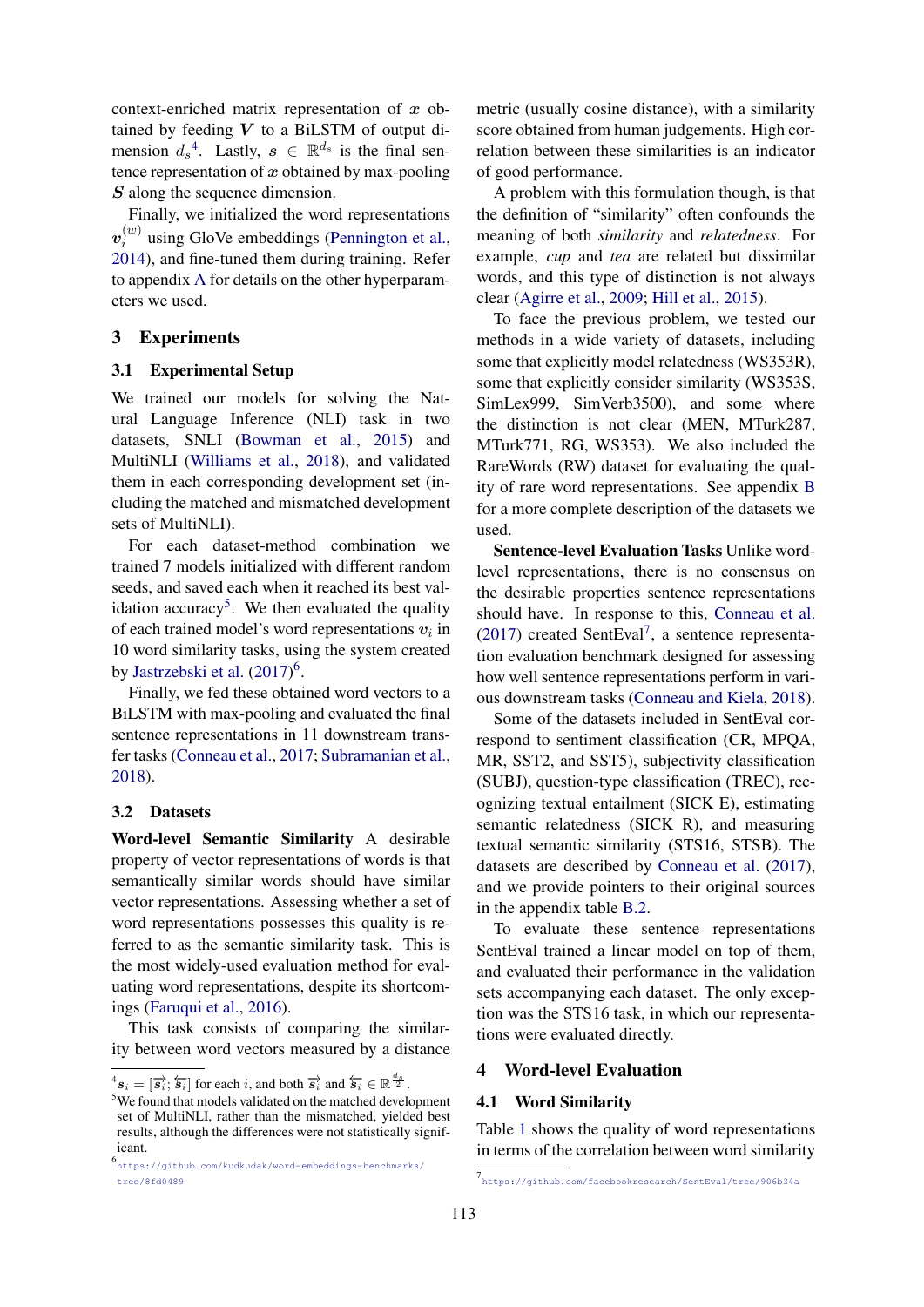<span id="page-4-0"></span>

|             |     | <b>MEN</b> | MTurk287 | MTurk771 | <b>RG65</b> | <b>RW</b> | SimLex999 | SimVerb3500 | <b>WS353</b> | <b>WS353R</b> | <b>WS353S</b> |
|-------------|-----|------------|----------|----------|-------------|-----------|-----------|-------------|--------------|---------------|---------------|
| <b>SNLI</b> | W   | 71.78      | 35.40    | 49.05    | 61.80       | 18.43     | 19.17     | 10.32       | 39.27        | 28.01         | 53.42         |
|             | C   | 9.85       | $-5.65$  | 0.82     | $-5.28$     | 17.81     | 0.86      | 2.76        | $-2.20$      | 0.20          | $-3.87$       |
|             | cat | 71.91      | 35.52    | 48.84    | 62.12       | 18.46     | 19.10     | 10.21       | 39.35        | 28.16         | 53.40         |
|             | sq  | 70.49      | 34.49    | 46.15    | 59.75       | 18.24     | 17.20     | 8.73        | 35.86        | 23.48         | 50.83         |
|             | vq  | 80.00      | 32.54    | 62.09    | 68.90       | 20.76     | 37.70     | 20.45       | 54.72        | 47.24         | 65.60         |
| <b>MNLI</b> | W   | 68.76      | 50.15    | 68.81    | 65.83       | 18.43     | 42.21     | 25.18       | 61.10        | 58.21         | 70.17         |
|             | C   | 4.84       | 0.06     | 1.95     | $-0.06$     | 12.18     | 3.01      | 1.52        | $-4.68$      | $-3.63$       | $-3.65$       |
|             | cat | 68.77      | 50.40    | 68.77    | 65.92       | 18.35     | 42.22     | 25.12       | 61.15        | 58.26         | 70.21         |
|             | sq  | 67.66      | 49.58    | 68.29    | 64.84       | 18.36     | 41.81     | 24.57       | 60.13        | 57.09         | 69.41         |
|             | vq  | 76.69      | 56.06    | 70.13    | 69.00       | 25.35     | 48.40     | 35.12       | 68.91        | 64.70         | 77.23         |

Table 1: Word-level evaluation results. Each value corresponds to average Pearson correlation of 7 identical models initialized with different random seeds. Correlations were scaled to the [−100; 100] range for easier reading. Bold values represent the best method per training dataset, per task; underlined values represent the best-performing method per task, independent of training dataset. For each task and dataset, every best-performing method was significantly different to other methods ( $p < 0.05$ ), except for w trained in SNLI at the MTurk287 task. Statistical significance was obtained with a two-sided Welch's t-test for two independent samples without assuming equal variance [\(Welch,](#page-11-2) [1947\)](#page-11-2).

scores obtained by the proposed models and word similarity scores defined by humans.

First, we can see that for each task, character only models had significantly worse performance than every other model trained on the same dataset. The most likely explanation for this is that these models are the only ones that need to learn word representations from scratch, since they have no access to the global semantic knowledge encoded by the GloVe embeddings.

Further, bold results show the overall trend that vector gates outperformed the other methods regardless of training dataset. This implies that learning how to combine character and wordlevel representations at the dimension level produces word vector representations that capture a notion of word similarity and relatedness that is closer to that of humans.

Additionally, results from the MNLI row in general, and underlined results in particular, show that training on MultiNLI produces word representations better at capturing word similarity. This is probably due to MultiNLI data being richer than that of SNLI. Indeed, MultiNLI data was gathered from various sources (novels, reports, letters, and telephone conversations, among others), rather than the single image captions dataset from which SNLI was created.

Exceptions to the previous rule are models evaluated in MEN and RW. The former case can be explained by the MEN dataset<sup>[8](#page-0-0)</sup> containing only words that appear as image labels in the ESP-

Game<sup>[9](#page-0-0)</sup> and MIRFLICKR-1M<sup>[10](#page-0-0)</sup> image datasets [\(Bruni et al.,](#page-8-5) [2014\)](#page-8-5), and therefore having data that is more closely distributed to SNLI than to MultiNLI.

More notably, in the RareWords dataset [\(Lu](#page-10-5)[ong et al.,](#page-10-5) [2013\)](#page-10-5), the word only, concat, and scalar gate methods performed equally, despite having been trained in different datasets  $(p > 0.1)$ , and the char only method performed significantly worse when trained in MultiNLI. The vector gate, however, performed significantly better than its counterpart trained in SNLI. These facts provide evidence that this method is capable of capturing linguistic phenomena that the other methods are unable to model.

#### 4.2 Word Frequencies and Gating Values

Figure [2](#page-5-0) shows that for more common words the vector gate mechanism tends to favor only a few dimensions while keeping a low average gating value across dimensions. On the other hand, values are greater and more homogeneous across dimensions in rarer words. Further, fig. [3](#page-5-1) shows this mechanism assigns, on average, a greater gating value to less frequent words, confirming the findings by [Miyamoto and Cho](#page-10-3) [\(2016\)](#page-10-3), and [Yang](#page-12-1) [et al.](#page-12-1) [\(2017\)](#page-12-1).

In other words, the less frequent the word, the more this mechanism allows the character-level representation to influence the final word representation, as shown by eq. [\(8\)](#page-2-2). A possible interpretation of this result is that exploiting charac-

<sup>8</sup> <https://staff.fni.uva.nl/e.bruni/MEN>

<sup>9</sup> [http://www.cs.cmu.edu/˜biglou/resources/](http://www.cs.cmu.edu/~biglou/resources/) <sup>10</sup><http://press.liacs.nl/mirflickr/>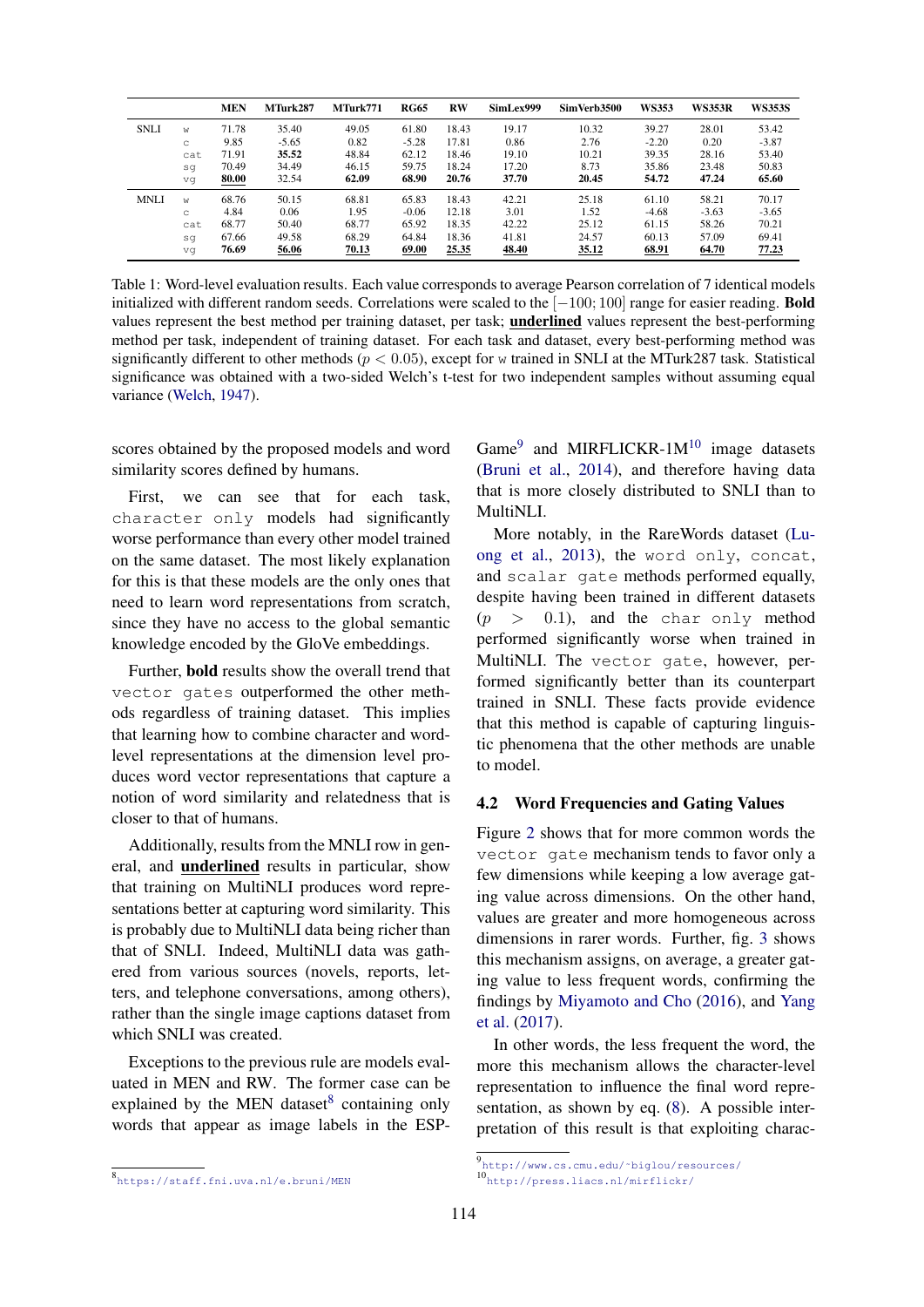<span id="page-5-0"></span>

Figure 2: Visualization of gating values for 5 common words (freq.  $\sim$  20000), 5 uncommon words (freq.  $\sim$  60), and 5 rare words (freq.  $\sim$  2), appearing in both the RW and MultiNLI datasets.

<span id="page-5-1"></span>

Figure 3: Average gating values for words appearing in both RW and MultiNLI. Words are sorted by decreasing frequency in MultiNLI.

ter information becomes increasingly necessary as word-level representations' quality decrease.

Another observable trend in both figures is that gating values tend to be low on average. Indeed, it is possible to see in fig. [3](#page-5-1) that the average gating values range from 0.26 to 0.56. This result corroborates the findings by [Miyamoto and Cho](#page-10-3) [\(2016\)](#page-10-3), stating that setting  $q = 0.25$  in eq. [\(6\)](#page-2-3), was better than setting it to higher values.

In summary, the gating mechanisms learn how to compensate the lack of expressivity of underrepresented words by selectively combining their representations with those of characters.

## 5 Sentence-level Evaluation

Table [2](#page-6-0) shows the impact that different methods for combining character and word-level word representations have in the quality of the sentence representations produced by our models.

We can observe the same trend mentioned in section [4.1,](#page-3-0) and highlighted by the difference between bold values, that models trained in MultiNLI performed better than those trained in SNLI at a statistically significant level, confirming the findings of [Conneau et al.](#page-9-3) [\(2017\)](#page-9-3). In other words, training sentence encoders on MultiNLI yields more general sentence representations than doing so on SNLI.

The two exceptions to the previous trend, SICKE and SICKR, benefited more from models trained on SNLI. We hypothesize this is again due to both SNLI and SICK [\(Marelli et al.,](#page-10-6) [2014\)](#page-10-6) hav-ing similar data distributions<sup>[11](#page-0-0)</sup>.

Additionally, there was no method that significantly outperformed the word only baseline in classification tasks. This means that the added expressivity offered by explicitly modeling characters, be it through concatenation or gating, was not significantly better than simply fine-tuning the pre-trained GloVe embeddings for this type of task. We hypothesize this is due to the conflation of two effects. First, the fact that morphological processes might not encode important information for solving these tasks; and second, that SNLI and MultiNLI belong to domains that are too dissimilar to the domains in which the sentence representations are being tested.

On the other hand, the vector gate significantly outperformed every other method in the STSB task when trained in both datasets, and in the STS16 task when trained in SNLI. This again hints at this method being capable of modeling phenomena at the word level, resulting in improved semantic representations at the sentence level.

# 6 Relationship Between Word- and Sentence-level Evaluation Tasks

It is clear that the better performance the vector gate had in word similarity tasks did not trans-

<sup>&</sup>lt;sup>11</sup>SICK was created from Flickr-8k [\(Rashtchian et al.,](#page-11-3) [2010\)](#page-11-3), and SNLI from its expanded version: Flickr30k [\(Young](#page-12-5) [et al.,](#page-12-5) [2014\)](#page-12-5).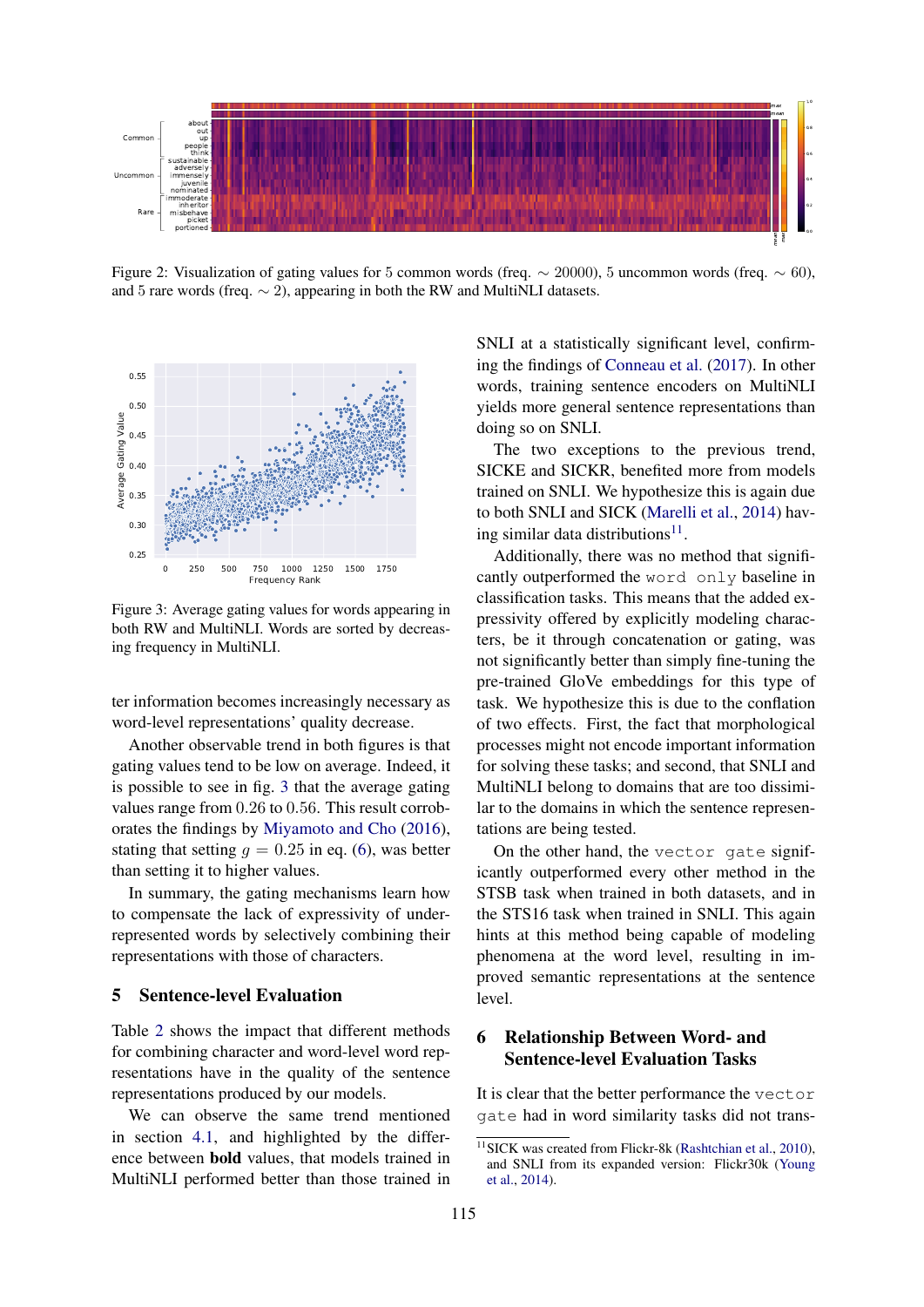<span id="page-6-0"></span>

|             |     |           | Classification |          |                  |                  |             |             |              | Relatedness       | Semantic Textual Similarity |                  |
|-------------|-----|-----------|----------------|----------|------------------|------------------|-------------|-------------|--------------|-------------------|-----------------------------|------------------|
|             |     | <b>CR</b> | <b>MPQA</b>    | MR       | SST <sub>2</sub> | SST <sub>5</sub> | <b>SUBJ</b> | <b>TREC</b> | <b>SICKE</b> | $SICKR^{\dagger}$ | $STS16^{\dagger}$           | $STSB^{\dagger}$ |
| <b>SNLI</b> | W   | 80.50     | 84.59          | 74.18    | 78.86            | 42.33            | 90.38       | 86.83       | 86.37        | 88.52             | 59.90*                      | $71.29*$         |
|             | C   | 74.90*    | 78.86*         | $65.93*$ | $69.42*$         | $35.56*$         | 82.97*      | $83.31*$    | $84.13*$     | 83.89*            | $59.33*$                    | $67.20*$         |
|             | cat | 80.44     | 84.66          | 74.31    | 78.37            | $41.34*$         | 90.28       | 85.80*      | 86.40        | 88.44             | 59.90*                      | $71.24*$         |
|             | sq  | 80.59     | 84.60          | 74.49    | 79.04            | $41.63*$         | 90.16       | 86.00       | $86.10*$     | 88.57             | $60.05*$                    | $71.34*$         |
|             | vq  | 80.42     | 84.66          | 74.26    | 78.87            | 42.38            | 90.07       | 85.97       | 85.67        | 88.31*            | 60.92                       | 71.99            |
| <b>MNLI</b> | W   | 83.80     | 89.13          | 79.05    | 83.38            | 45.21            | 91.79       | 89.23       | 84.92        | 86.33             | 66.08                       | $71.96*$         |
|             | C   | $70.23*$  | $72.19*$       | $62.83*$ | $64.55*$         | 32.47*           | 79.49*      | $74.74*$    | $81.53*$     | $75.92*$          | 51.47*                      | $61.74*$         |
|             | cat | 83.96     | 89.12          | 79.23    | 83.70            | $45.08*$         | 91.92       | 90.03       | 85.06        | 86.45             | 66.17                       | $71.82*$         |
|             | sq  | 83.88     | 89.06          | 79.22    | 83.71            | 45.26            | $91.66*$    | 88.83*      | 84.96        | 86.40             | $65.49*$                    | $71.87*$         |
|             | vq  | 83.45*    | 89.05          | 79.13    | 83.87            | 45.88            | $91.55*$    | 89.49       | 84.82        | 86.50             | 65.75                       | 72.82            |

Table 2: Experimental results. Each value shown in the table is the average result of 7 identical models initialized with different random seeds. Values represent accuracy  $(\%)$  unless indicated by  $\dagger$ , in which case they represent Pearson correlation scaled to the range [−100, 100] for easier reading. **Bold** values represent the best method per training dataset, per task; underlined values represent the best-performing method per task, independent of training dataset. Values marked with an asterisk (<sup>∗</sup> ) are significantly different to the average performance of the best model trained on the same dataset ( $p < 0.05$ ). Results for every best-performing method trained on one dataset are significantly different to the best-performing method trained on the other. Statistical significance was obtained in the same way as described in table [1.](#page-4-0)

late into overall better performance in downstream tasks. This confirms previous findings indicating that intrinsic word evaluation metrics are not good predictors of downstream performance [\(Tsvetkov](#page-11-4) [et al.,](#page-11-4) [2015;](#page-11-4) [Chiu et al.,](#page-8-6) [2016;](#page-8-6) [Faruqui et al.,](#page-9-5) [2016;](#page-9-5) [Gladkova and Drozd,](#page-9-8) [2016\)](#page-9-8).

Figure [4\(b\)](#page-7-0) shows that the word representations created by the vector gate trained in MultiNLI had positively-correlated results within several word-similarity tasks. This hints at the generality of the word representations created by this method when modeling similarity and relatedness.

However, the same cannot be said about sentence-level evaluation performance; there is no clear correlation between word similarity tasks and sentence-evaluation tasks. This is clearly illustrated by performance in the STSBenchmark, the only in which the vector gate was significantly superior, not being correlated with performance in any word-similarity dataset. This can be interpreted simply as word-level representations capturing word-similarity not being a sufficient condition for good performance in sentence-level tasks.

In general, fig. [4](#page-7-0) shows that there are no general correlation effects spanning both training datasets and combination mechanisms. For example, fig.  $4(a)$  shows that, for both word-only and concat models trained in SNLI, performance in word similarity tasks correlates positively with performance in most sentence evaluation tasks, however, this does not happen as clearly for the same models trained in MultiNLI (fig. [4\(b\)\)](#page-7-0).

#### 7 Related Work

## 7.1 Gating Mechanisms for Combining Characters and Word Representations

To the best of our knowledge, there are only two recent works that specifically study how to combine word and subword-level vector representations.

[Miyamoto and Cho](#page-10-3) [\(2016\)](#page-10-3) propose to use a trainable scalar gating mechanism capable of learning a weighting scheme for combining character-level and word-level representations. They compared their proposed method to manually weighting both levels; using characters only; words only; or their concatenation. They found that in some datasets a specific manual weighting scheme performed better, while in others the learned scalar gate did.

[Yang et al.](#page-12-1) [\(2017\)](#page-12-1) further expand the gating concept by making the mechanism work at a finergrained level, learning how to weight each vector's dimensions independently, conditioned on external word-level features such as part-of-speech and named-entity tags. Similarly, they compared their proposed mechanism to using words only, characters only, and a concatenation of both, with and without external features. They found that their vector gate performed better than the other methods in all the reported tasks, and beat the state of the art in two reading comprehension tasks.

Both works showed that the gating mechanisms assigned greater importance to character-level rep-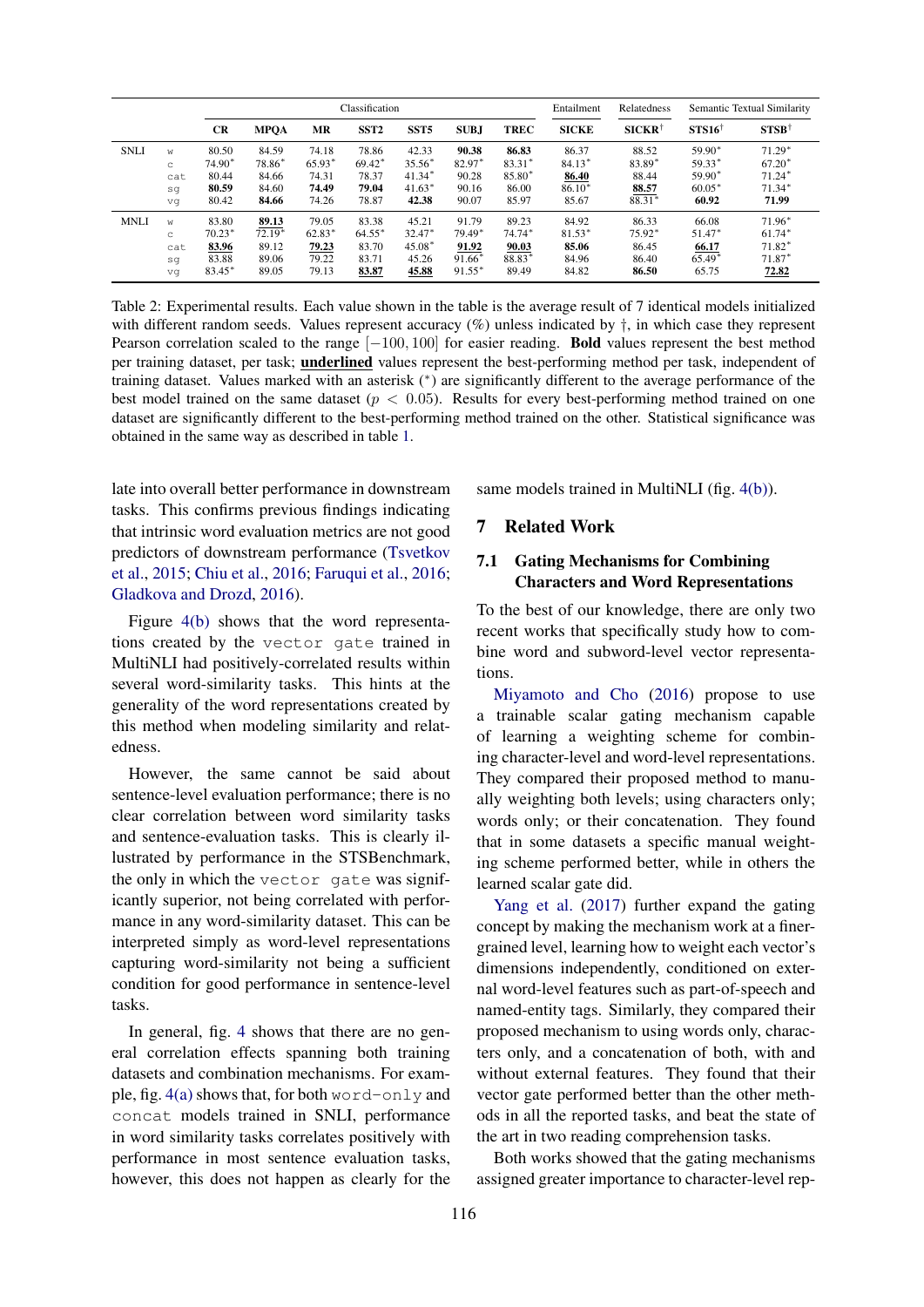<span id="page-7-0"></span>

Figure 4: Spearman correlation between performances in word and sentence level evaluation tasks.

resentations in rare words, and to word-level representations in common ones, reaffirming the previous findings that subword structures in general, and characters in particular, are beneficial for modeling uncommon words.

### 7.2 Sentence Representation Learning

The problem of representing sentences as fixedlength vectors has been widely studied.

[Zhao et al.](#page-12-6) [\(2015\)](#page-12-6) suggested a self-adaptive hierarchical model that gradually composes words into intermediate phrase representations, and adaptively selects specific hierarchical levels for specific tasks. [Kiros et al.](#page-10-7) [\(2015\)](#page-10-7) proposed an encoder-decoder model trained by attempting to reconstruct the surrounding sentences of an encoded passage, in a fashion similar to Skip-gram [\(Mikolov et al.,](#page-10-8) [2013\)](#page-10-8). [Hill et al.](#page-9-9) [\(2016\)](#page-9-9) overcame the previous model's need for ordered training sentences by using autoencoders for creating the sentence representations. [Jernite et al.](#page-10-9) [\(2017\)](#page-10-9) implemented a model simpler and faster to train than the previous two, while having competitive performance. Similar to [Kiros et al.](#page-10-7) [\(2015\)](#page-10-7), [Gan](#page-9-10) [et al.](#page-9-10) [\(2017\)](#page-9-10) suggested predicting future sentences with a hierarchical CNN-LSTM encoder.

[Conneau et al.](#page-9-3) [\(2017\)](#page-9-3) trained several sentence encoding architectures on a combination of the SNLI and MultiNLI datasets, and showed that a BiLSTM with max-pooling was the best at producing highly transferable sentence representations. More recently, [Subramanian et al.](#page-11-1) [\(2018\)](#page-11-1) empirically showed that sentence representations created in a multi-task setting [\(Collobert and We](#page-8-7)[ston,](#page-8-7) [2008\)](#page-8-7), performed increasingly better the more tasks they were trained in. [Zhang et al.](#page-12-7) [\(2018\)](#page-12-7) proposed using an autoencoder that relies on multi-head self-attention over the concatenation of the max and mean pooled encoder outputs

for producing sentence representations. Finally, [Wieting and Kiela](#page-11-5) [\(2019\)](#page-11-5) show that modern sentence embedding methods are not vastly superior to random methods.

The works mentioned so far usually evaluate the quality of the produced sentence representations in sentence-level downstream tasks. Common benchmarks grouping these kind of tasks include SentEval [\(Conneau and Kiela,](#page-9-7) [2018\)](#page-9-7), and GLUE [\(Wang et al.,](#page-11-6) [2019\)](#page-11-6). Another trend, however, is to *probe* sentence representations to understand what linguistic phenomena they encode [\(Linzen et al.,](#page-10-10) [2016;](#page-10-10) [Adi et al.,](#page-8-8) [2017;](#page-8-8) [Conneau](#page-9-11) [et al.,](#page-9-11) [2018;](#page-9-11) [Perone et al.,](#page-11-7) [2018;](#page-11-7) [Zhu et al.,](#page-12-8) [2018\)](#page-12-8).

#### 7.3 General Feature-wise Transformations

[Dumoulin et al.](#page-9-12) [\(2018\)](#page-9-12) provide a review on feature-wise transformation methods, of which the mechanisms presented in this paper form a part of. In a few words, the  $q$  parameter, in both scalar gate and vector gate mechanisms, can be understood as a *scaling parameter* limited to the  $(0, 1)$  range and conditioned on word representations, whereas adding the scaled  $v_i^{(c)}$  $v_i^{(c)}$  and  $v_i^{(w)}$  $v_i^{(w)}$  representations can be seen as *biasing* word representations conditioned on character representations.

The previous review extends the work by [Perez](#page-11-8) [et al.](#page-11-8) [\(2018\)](#page-11-8), which describes the Feature-wise Linear Modulation (FiLM) framework as a generalization of Conditional Normalization methods, and apply it in visual reasoning tasks. Some of the reported findings are that, in general, scaling has greater impact than biasing, and that in a setting similar to the scalar gate, limiting the scaling parameter to  $(0, 1)$  hurt performance. Future decisions involving the design of mechanisms for combining character and word-level representations should be informed by these insights.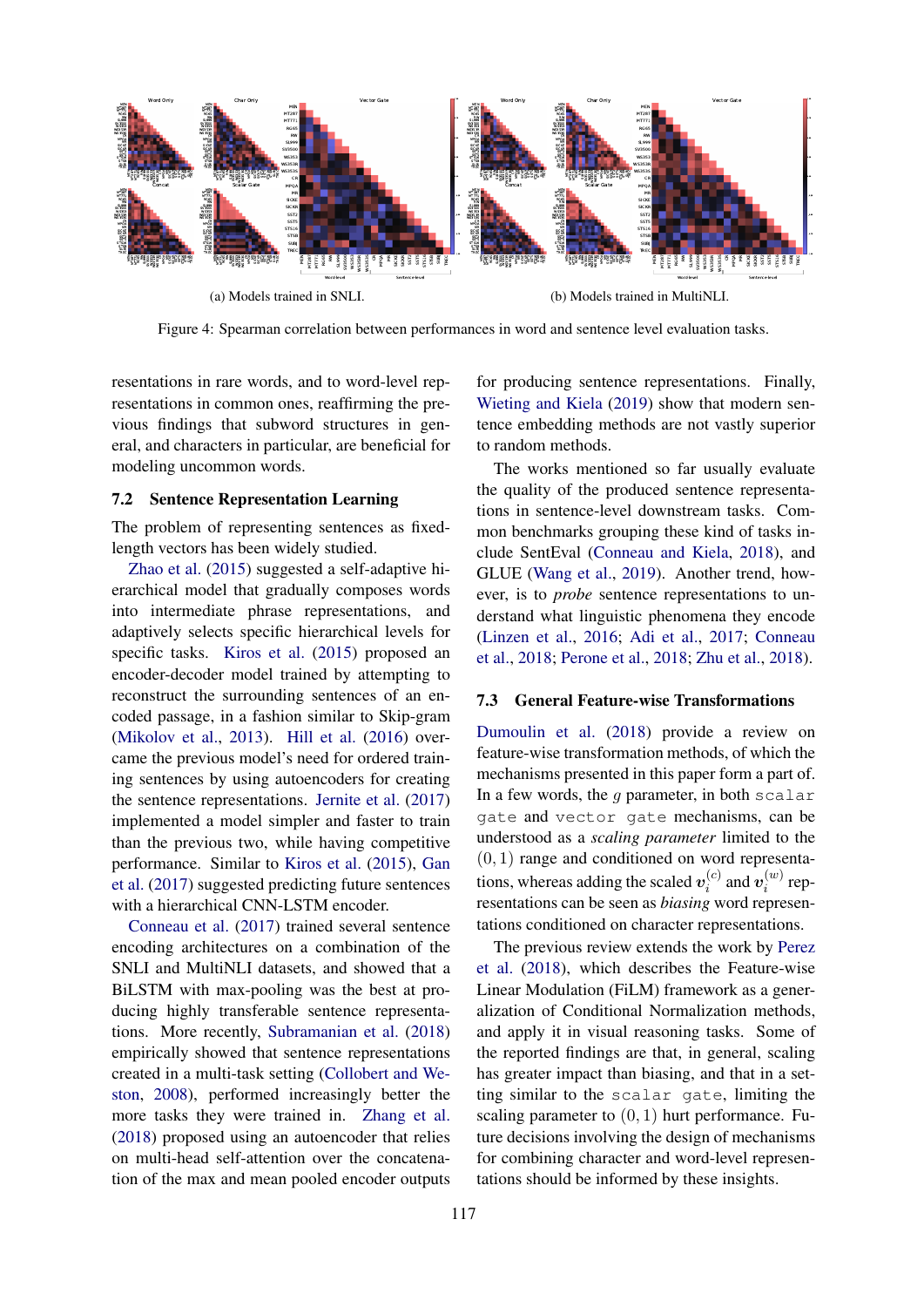### 8 Conclusions

We presented an empirical study showing the effect that different ways of combining character and word representations has in word-level and sentence-level evaluation tasks.

We showed that a vector gate performed consistently better across a variety of word similarity and relatedness tasks. Additionally, despite showing inconsistent results in sentence evaluation tasks, it performed significantly better than the other methods in semantic similarity tasks.

We further showed through this mechanism, that learning character-level representations is always beneficial, and becomes increasingly so with less common words.

In the future it would be interesting to study how the choice of mechanism for combining subword and word representations affects the more recent language-model-based pretraining methods such as ELMo [\(Peters et al.,](#page-11-9) [2018\)](#page-11-9), GPT [\(Radford et al.,](#page-11-10) [2018,](#page-11-10) [2019\)](#page-11-11) and BERT [\(Devlin et al.,](#page-9-13) [2018\)](#page-9-13).

### Acknowledgements

Thanks to Edison Marrese-Taylor and Pablo Loyola for their feedback on early versions of this manuscript. We also gratefully acknowledge the support of the NVIDIA Corporation with the donation of one of the GPUs used for this research. Jorge A. Balazs is partially supported by the Japanese Government MEXT Scholarship.

### References

- <span id="page-8-8"></span>Yossi Adi, Einat Kermany, Yonatan Belinkov, Ofer Lavi, and Yoav Goldberg. 2017. [Fine-grained Anal](https://openreview.net/pdf?id=BJh6Ztuxl)[ysis of Sentence Embeddings Using Auxiliary Pre](https://openreview.net/pdf?id=BJh6Ztuxl)[diction Tasks.](https://openreview.net/pdf?id=BJh6Ztuxl) In *Proceedings of the 5th International Conference on Learning Representations (ICLR)*, Toulon, France.
- <span id="page-8-4"></span>Eneko Agirre, Enrique Alfonseca, Keith Hall, Jana Kravalova, Marius Pasca, and Aitor Soroa. 2009. [A](http://aclweb.org/anthology/N09-1003) [Study on Similarity and Relatedness Using Distribu](http://aclweb.org/anthology/N09-1003)[tional and WordNet-based Approaches.](http://aclweb.org/anthology/N09-1003) In *Proceedings of Human Language Technologies: The 2009 Annual Conference of the North American Chapter of the Association for Computational Linguistics*, pages 19–27, Boulder, Colorado. Association for Computational Linguistics.
- <span id="page-8-10"></span>Eneko Agirre, Carmen Banea, Daniel Cer, Mona Diab, Aitor Gonzalez-Agirre, Rada Mihalcea, German Rigau, and Janyce Wiebe. 2016. [SemEval-2016](http://www.aclweb.org/anthology/S16-1081) [Task 1: Semantic Textual Similarity, Monolingual](http://www.aclweb.org/anthology/S16-1081) [and Cross-Lingual Evaluation.](http://www.aclweb.org/anthology/S16-1081) In *Proceedings of the 10th International Workshop on Semantic Evaluation (SemEval-2016)*, pages 497–511, San Diego, California. Association for Computational Linguistics.
- <span id="page-8-9"></span>Sanjeev Arora, Yingyu Liang, and Tengyu Ma. 2017. [A Simple but Tough-to-Beat Baseline for Sentence](https://openreview.net/pdf?id=SyK00v5xx) [Embeddings.](https://openreview.net/pdf?id=SyK00v5xx) In *International Conference on Learning Representations*.
- <span id="page-8-2"></span>Oded Avraham and Yoav Goldberg. 2017. [The Inter](https://arxiv.org/abs/1704.01938)[play of Semantics and Morphology in Word Embed](https://arxiv.org/abs/1704.01938)[dings.](https://arxiv.org/abs/1704.01938) *arXiv preprint arXiv:1704.01938*.
- <span id="page-8-0"></span>Piotr Bojanowski, Edouard Grave, Armand Joulin, and Tomas Mikolov. 2017. [Enriching Word Vectors with](https://transacl.org/ojs/index.php/tacl/article/view/999) [Subword Information.](https://transacl.org/ojs/index.php/tacl/article/view/999) *Transactions of the Association for Computational Linguistics*, 5:135–146.
- <span id="page-8-1"></span>Jan Botha and Phil Blunsom. 2014. [Compositional](http://proceedings.mlr.press/v32/botha14.html) [Morphology for Word Representations and Lan](http://proceedings.mlr.press/v32/botha14.html)[guage Modelling.](http://proceedings.mlr.press/v32/botha14.html) In *Proceedings of the 31st International Conference on Machine Learning*, volume 32 of *Proceedings of Machine Learning Research*, pages 1899–1907, Bejing, China. PMLR.
- <span id="page-8-3"></span>Samuel R. Bowman, Gabor Angeli, Christopher Potts, and Christopher D. Manning. 2015. [A Large An](http://aclweb.org/anthology/D15-1075)[notated Corpus for Learning Natural Language In](http://aclweb.org/anthology/D15-1075)[ference.](http://aclweb.org/anthology/D15-1075) In *Proceedings of the 2015 Conference on Empirical Methods in Natural Language Processing*, pages 632–642, Lisbon, Portugal. Association for Computational Linguistics.
- <span id="page-8-5"></span>Elia Bruni, Nam-Khanh Tran, and Marco Baroni. 2014. [Multimodal Distributional Semantics.](https://www.jair.org/index.php/jair/article/view/10857/25905) *Journal of Artificial Intelligence Research*, 49:1–47.
- <span id="page-8-11"></span>Daniel Cer, Mona Diab, Eneko Agirre, Inigo Lopez-Gazpio, and Lucia Specia. 2017. [SemEval-2017](https://doi.org/10.18653/v1/S17-2001) [Task 1: Semantic Textual Similarity Multilingual](https://doi.org/10.18653/v1/S17-2001) [and Crosslingual Focused Evaluation.](https://doi.org/10.18653/v1/S17-2001) In *Proceedings of the 11th International Workshop on Semantic Evaluation (SemEval-2017)*, pages 1–14, Vancouver, Canada. Association for Computational Linguistics.
- <span id="page-8-6"></span>Billy Chiu, Anna Korhonen, and Sampo Pyysalo. 2016. [Intrinsic Evaluation of Word Vectors Fails to Predict](http://anthology.aclweb.org/W16-2501) [Extrinsic Performance.](http://anthology.aclweb.org/W16-2501) In *Proceedings of the 1st Workshop on Evaluating Vector-Space Representations for NLP*, pages 1–6, Berlin, Germany. Association for Computational Linguistics.
- <span id="page-8-7"></span>Ronan Collobert and Jason Weston. 2008. [A Uni](https://icml.cc/Conferences/2008/papers/391.pdf)[fied Architecture for Natural Language Processing:](https://icml.cc/Conferences/2008/papers/391.pdf) [Deep Neural Networks with Multitask Learning.](https://icml.cc/Conferences/2008/papers/391.pdf) In *Proceedings of the 25th Annual International Conference on Machine Learning (ICML 2008)*, pages 160–167, Helsinki, Finland.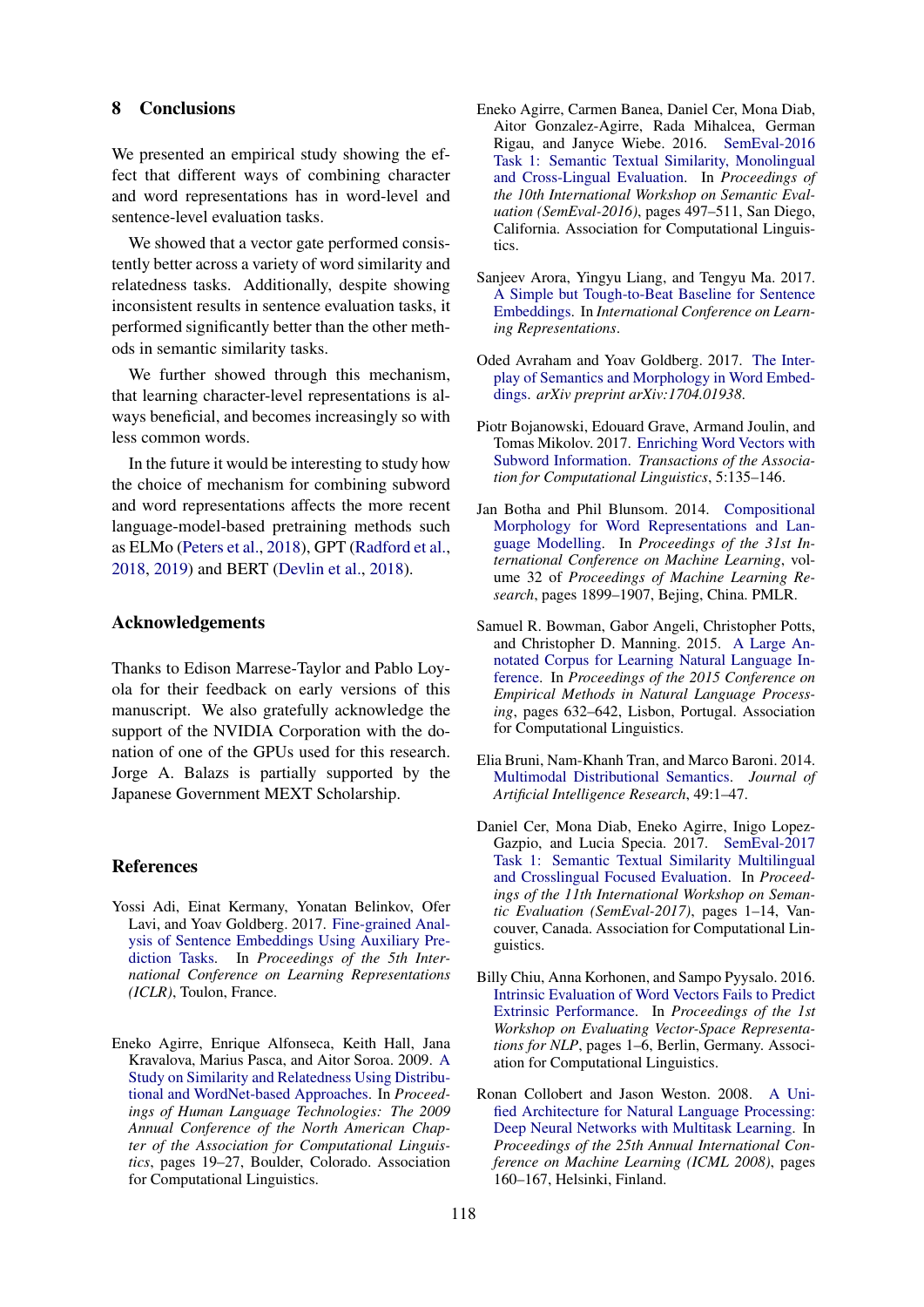- <span id="page-9-7"></span>Alexis Conneau and Douwe Kiela. 2018. [SentEval: An](http://aclweb.org/anthology/L18-1269) [Evaluation Toolkit for Universal Sentence Represen](http://aclweb.org/anthology/L18-1269)[tations.](http://aclweb.org/anthology/L18-1269) In *Proceedings of the Eleventh International Conference on Language Resources and Evaluation (LREC-2018)*, Miyazaki, Japan. European Language Resource Association.
- <span id="page-9-3"></span>Alexis Conneau, Douwe Kiela, Holger Schwenk, Loïc Barrault, and Antoine Bordes. 2017. [Supervised](https://www.aclweb.org/anthology/D17-1070) [Learning of Universal Sentence Representations](https://www.aclweb.org/anthology/D17-1070) [from Natural Language Inference Data.](https://www.aclweb.org/anthology/D17-1070) In *Proceedings of the 2017 Conference on Empirical Methods in Natural Language Processing*, pages 670–680, Copenhagen, Denmark. Association for Computational Linguistics.
- <span id="page-9-11"></span>Alexis Conneau, Germán Kruszewski, Guillaume Lample, Loïc Barrault, and Marco Baroni. 2018. What you can cram into a single  $\&$ !#\* vector: [Probing sentence embeddings for linguistic proper](https://www.aclweb.org/anthology/P18-1198)[ties.](https://www.aclweb.org/anthology/P18-1198) In *Proceedings of the 56th Annual Meeting of the Association for Computational Linguistics (Volume 1: Long Papers)*, pages 2126–2136, Melbourne, Australia. Association for Computational Linguistics.
- <span id="page-9-13"></span>Jacob Devlin, Ming-Wei Chang, Kenton Lee, and Kristina Toutanova. 2018. [BERT: Pre-training of](http://arxiv.org/abs/1810.04805) [Deep Bidirectional Transformers for Language Un](http://arxiv.org/abs/1810.04805)[derstanding.](http://arxiv.org/abs/1810.04805) *CoRR*, abs/1810.04805.
- <span id="page-9-12"></span>Vincent Dumoulin, Ethan Perez, Nathan Schucher, Florian Strub, Harm de Vries, Aaron Courville, and Yoshua Bengio. 2018. [Feature-wise transforma](https://doi.org/undefined)[tions.](https://doi.org/undefined) *Distill*.
- <span id="page-9-5"></span>Manaal Faruqui, Yulia Tsvetkov, Pushpendre Rastogi, and Chris Dyer. 2016. [Problems With Evaluation](http://anthology.aclweb.org/W16-2506) [of Word Embeddings Using Word Similarity Tasks.](http://anthology.aclweb.org/W16-2506) In *Proceedings of the 1st Workshop on Evaluating Vector-Space Representations for NLP*, pages 30– 35, Berlin, Germany. Association for Computational Linguistics.
- <span id="page-9-17"></span>Christiane Fellbaum, editor. 1998. *WordNet: an Electronic Lexical Database*. MIT Press.
- <span id="page-9-16"></span>Lev Finkelstein, Evgeniy Gabrilovich, Yossi Matias, Ehud Rivlin, Zach Solan, Gadi Wolfman, and Eytan Ruppin. 2002. [Placing Search in Context: The](https://doi.org/10.1145/503104.503110) [Concept Revisited.](https://doi.org/10.1145/503104.503110) *ACM Transactions on Information Systems*, 20(1):116–131.
- <span id="page-9-10"></span>Zhe Gan, Yunchen Pu, Ricardo Henao, Chunyuan Li, Xiaodong He, and Lawrence Carin. 2017. [Learning](https://doi.org/10.18653/v1/D17-1254) [Generic Sentence Representations Using Convolu](https://doi.org/10.18653/v1/D17-1254)[tional Neural Networks.](https://doi.org/10.18653/v1/D17-1254) In *Proceedings of the 2017 Conference on Empirical Methods in Natural Language Processing*, pages 2390–2400, Copenhagen, Denmark. Association for Computational Linguistics.
- <span id="page-9-15"></span>Daniela Gerz, Ivan Vulic, Felix Hill, Roi Reichart, and ´ Anna Korhonen. 2016. [SimVerb-3500: A Large-](https://aclweb.org/anthology/D16-1235)[Scale Evaluation Set of Verb Similarity.](https://aclweb.org/anthology/D16-1235) In *Proceedings of the 2016 Conference on Empirical Methods in Natural Language Processing*, pages 2173–2182, Austin, Texas. Association for Computational Linguistics.
- <span id="page-9-8"></span>Anna Gladkova and Aleksandr Drozd. 2016. [Intrinsic](http://anthology.aclweb.org/W16-2507) [Evaluations of Word Embeddings: What Can We Do](http://anthology.aclweb.org/W16-2507) [Better?](http://anthology.aclweb.org/W16-2507) In *Proceedings of the 1st Workshop on Evaluating Vector-Space Representations for NLP*, pages 36–42, Berlin, Germany. Association for Computational Linguistics.
- <span id="page-9-1"></span>Alex Graves, Abdel-rahman Mohamed, and Geoffrey Hinton. 2013. [Speech Recognition with Deep Re](https://ieeexplore.ieee.org/document/6638947/)[current Neural Networks.](https://ieeexplore.ieee.org/document/6638947/) In *Proceedings of the 2013 International Conference on Acoustics, Speech and Signal Processing (ICASSP)*, pages 6645–6649, Vancouver, Canada. IEEE.
- <span id="page-9-0"></span>Alex Graves and Jürgen Schmidhuber. 2005. [Frame](https://www.sciencedirect.com/science/article/pii/S0893608005001206)[wise Phoneme Classification with Bidirectional](https://www.sciencedirect.com/science/article/pii/S0893608005001206) [LSTM and Other Neural Network Architectures.](https://www.sciencedirect.com/science/article/pii/S0893608005001206) *Neural Networks*, 18(5-6):602–610.
- <span id="page-9-14"></span>Guy Halawi, Gideon Dror, Evgeniy Gabrilovich, and Yehuda Koren. 2012. [Large-scale Learning of Word](https://doi.org/10.1145/2339530.2339751) [Relatedness with Constraints.](https://doi.org/10.1145/2339530.2339751) In *Proceedings of the 18th ACM SIGKDD International Conference on Knowledge Discovery and Data Mining*, KDD '12, pages 1406–1414, Beijing, China. ACM.
- <span id="page-9-9"></span>Felix Hill, Kyunghyun Cho, and Anna Korhonen. 2016. [Learning Distributed Representations of Sen](https://doi.org/10.18653/v1/N16-1162)[tences from Unlabelled Data.](https://doi.org/10.18653/v1/N16-1162) In *Proceedings of the 2016 Conference of the North American Chapter of the Association for Computational Linguistics: Human Language Technologies*, pages 1367– 1377, San Diego, California. Association for Computational Linguistics.
- <span id="page-9-6"></span>Felix Hill, Roi Reichart, and Anna Korhonen. 2015. [SimLex-999: Evaluating Semantic Models With](https://doi.org/10.1162/COLI_a_00237) [\(Genuine\) Similarity Estimation.](https://doi.org/10.1162/COLI_a_00237) *Computational Linguistics*, 41(4):665–695.
- <span id="page-9-2"></span>Sepp Hochreiter and Jürgen Schmidhuber. 1997. [Long Short-Term Memory.](https://doi.org/10.1162/neco.1997.9.8.1735) *Neural Computation*, 9(8):1735–1780.
- <span id="page-9-18"></span>Minqing Hu and Bing Liu. 2004. [Mining and Sum](https://doi.org/10.1145/1014052.1014073)[marizing Customer Reviews.](https://doi.org/10.1145/1014052.1014073) In *Proceedings of the Tenth ACM SIGKDD International Conference on Knowledge Discovery and Data Mining*, KDD '04, pages 168–177, Seattle, Washington. ACM.
- <span id="page-9-4"></span>Stanisław Jastrzebski, Damian Leśniak, and Wojciech Marian Czarnecki. 2017. [How to evaluate](https://arxiv.org/abs/1702.02170) [word embeddings? on importance of data effi](https://arxiv.org/abs/1702.02170)[ciency and simple supervised tasks.](https://arxiv.org/abs/1702.02170) *arXiv preprint arXiv:1702.02170*.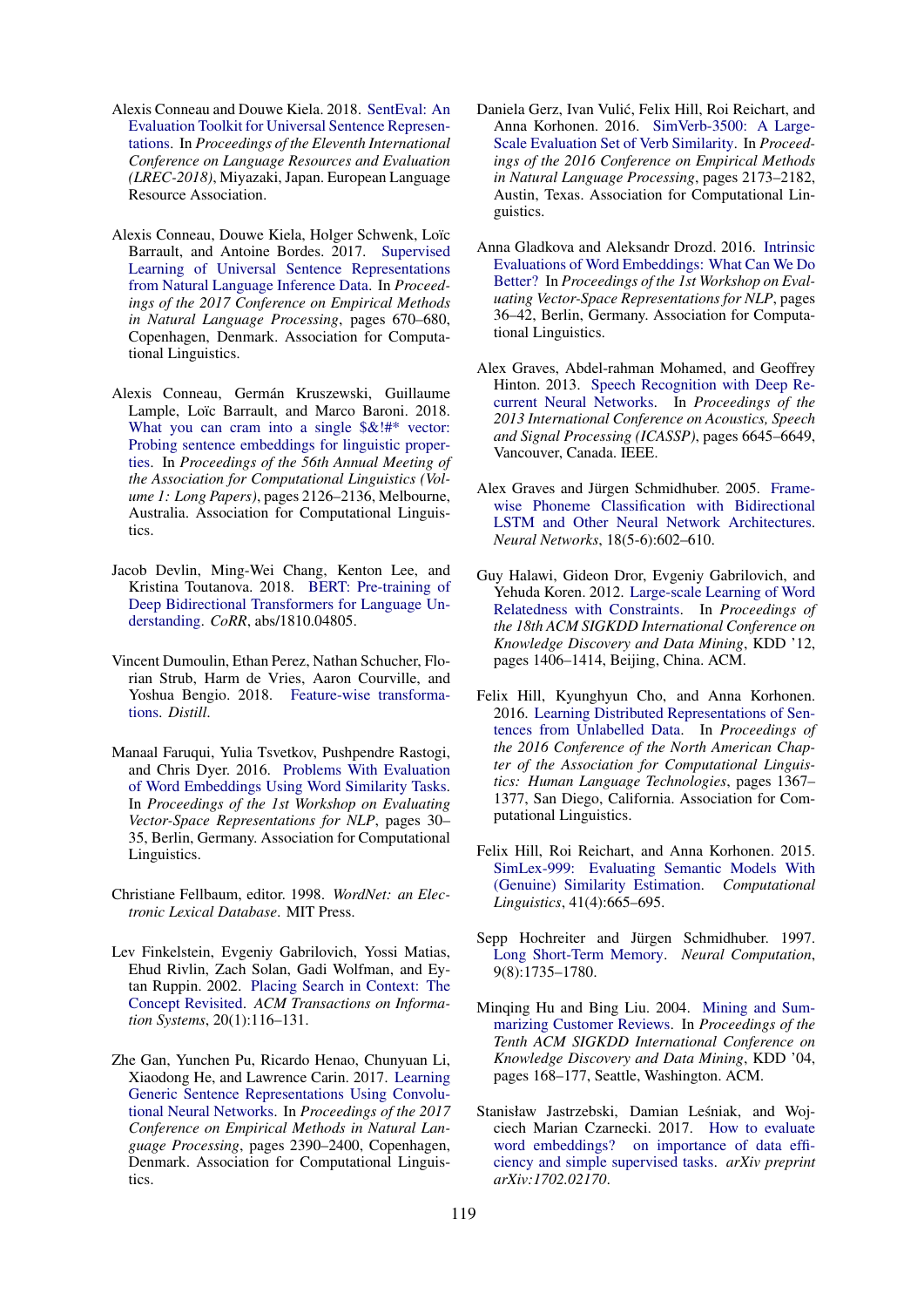- <span id="page-10-9"></span>Yacine Jernite, Samuel R. Bowman, and David Sontag. 2017. [Discourse-Based Objectives for Fast Unsu](http://arxiv.org/abs/1705.00557)[pervised Sentence Representation Learning.](http://arxiv.org/abs/1705.00557) *CoRR*, abs/1705.00557.
- John D. Hunter. 2007. [Matplotlib: A 2D Graphics En](https://doi.org/10.1109/MCSE.2007.55)[vironment.](https://doi.org/10.1109/MCSE.2007.55) *Computing in Science & Engineering*, 9(3):90–95.
- Eric Jones, Travis Oliphant, Pearu Peterson, et al. 2001–. [SciPy: Open source scientific tools for](http://www.scipy.org/) [Python.](http://www.scipy.org/)
- <span id="page-10-4"></span>Yoon Kim, Yacine Jernite, David Sontag, and Alexander Rush. 2016. [Character-Aware Neural Language](https://www.aaai.org/ocs/index.php/AAAI/AAAI16/paper/view/12489/12017) [Models.](https://www.aaai.org/ocs/index.php/AAAI/AAAI16/paper/view/12489/12017) In *Proceedings of the 30th AAAI Conference on Artificial Intelligence*, pages 2741–2749, Phoenix, Arizona.
- <span id="page-10-12"></span>Karin Kipper, Anna Korhonen, Neville Ryant, and Martha Palmer. 2008. [A large-scale classification of](https://doi.org/10.1007/s10579-007-9048-2) [English verbs.](https://doi.org/10.1007/s10579-007-9048-2) *Language Resources and Evaluation*, 42(1):21–40.
- <span id="page-10-7"></span>Ryan Kiros, Yukun Zhu, Ruslan R Salakhutdinov, Richard Zemel, Raquel Urtasun, Antonio Torralba, and Sanja Fidler. 2015. [Skip-Thought Vectors.](http://papers.nips.cc/paper/5950-skip-thought-vectors.pdf) In C. Cortes, N. D. Lawrence, D. D. Lee, M. Sugiyama, and R. Garnett, editors, *Advances in Neural Information Processing Systems 28*, pages 3294–3302. Curran Associates, Inc.
- <span id="page-10-2"></span>Guillaume Lample, Miguel Ballesteros, Sandeep Subramanian, Kazuya Kawakami, and Chris Dyer. 2016. [Neural Architectures for Named Entity Recognition.](https://doi.org/10.18653/v1/N16-1030) In *Proceedings of the 2016 Conference of the North American Chapter of the Association for Computational Linguistics: Human Language Technologies*, pages 260–270, San Diego, California. Association for Computational Linguistics.
- <span id="page-10-15"></span>Xin Li and Dan Roth. 2002. [Learning Question Clas](http://aclweb.org/anthology/C02-1150)[sifiers.](http://aclweb.org/anthology/C02-1150) In *COLING 2002: The 19th International Conference on Computational Linguistics*.
- <span id="page-10-1"></span>Wang Ling, Chris Dyer, Alan W Black, Isabel Trancoso, Ramon Fermandez, Silvio Amir, Luis Marujo, and Tiago Luis. 2015. [Finding Function in Form:](http://aclweb.org/anthology/D15-1176) [Compositional Character Models for Open Vocab](http://aclweb.org/anthology/D15-1176)[ulary Word Representation.](http://aclweb.org/anthology/D15-1176) In *Proceedings of the 2015 Conference on Empirical Methods in Natural Language Processing*, pages 1520–1530, Lisbon, Portugal. Association for Computational Linguistics.
- <span id="page-10-10"></span>Tal Linzen, Emmanuel Dupoux, and Yoav Goldberg. 2016. [Assessing the Ability of LSTMs to](https://www.aclweb.org/anthology/Q16-1037) [Learn Syntax-Sensitive Dependencies.](https://www.aclweb.org/anthology/Q16-1037) *Transactions of the Association for Computational Linguistics*, 4(1):521–535.
- <span id="page-10-0"></span>Minh-Thang Luong and Christopher D. Manning. 2016. [Achieving Open Vocabulary Neural Machine](http://www.aclweb.org/anthology/P16-1100) [Translation with Hybrid Word-Character Models.](http://www.aclweb.org/anthology/P16-1100) In *Proceedings of the 54th Annual Meeting of the Association for Computational Linguistics (Volume 1: Long Papers)*, pages 1054–1063, Berlin, Germany. Association for Computational Linguistics.
- <span id="page-10-5"></span>Thang Luong, Richard Socher, and Christopher D. Manning. 2013. [Better Word Representations with](http://www.aclweb.org/anthology/W13-3512) [Recursive Neural Networks for Morphology.](http://www.aclweb.org/anthology/W13-3512) In *Proceedings of the Seventeenth Conference on Computational Natural Language Learning*, pages 104– 113, Sofia, Bulgaria. Association for Computational Linguistics.
- <span id="page-10-6"></span>Marco Marelli, Stefano Menini, Marco Baroni, Luisa Bentivogli, Raffaella bernardi, and Roberto Zamparelli. 2014. [A SICK cure for the evaluation of com](http://www.lrec-conf.org/proceedings/lrec2014/pdf/363_Paper.pdf)[positional distributional semantic models.](http://www.lrec-conf.org/proceedings/lrec2014/pdf/363_Paper.pdf) In *Proceedings of the Ninth International Conference on Language Resources and Evaluation (LREC-2014)*, Reykjavik, Iceland. European Language Resources Association (ELRA).
- Wes McKinney. 2010. [Data Structures for Statistical](https://conference.scipy.org/proceedings/scipy2010/pdfs/mckinney.pdf) [Computing in Python.](https://conference.scipy.org/proceedings/scipy2010/pdfs/mckinney.pdf) In *Proceedings of the 9th Python in Science Conference*, pages 51 – 56.
- <span id="page-10-8"></span>Tomas Mikolov, Ilya Sutskever, Kai Chen, Greg S Corrado, and Jeff Dean. 2013. [Distributed Representa](http://papers.nips.cc/paper/5021-distributed-representations-of-words-and-phrases-and-their-compositionality.pdf)[tions of Words and Phrases and their Composition](http://papers.nips.cc/paper/5021-distributed-representations-of-words-and-phrases-and-their-compositionality.pdf)[ality.](http://papers.nips.cc/paper/5021-distributed-representations-of-words-and-phrases-and-their-compositionality.pdf) In C. J. C. Burges, L. Bottou, M. Welling, Z. Ghahramani, and K. Q. Weinberger, editors, *Advances in Neural Information Processing Systems 26*, pages 3111–3119. Curran Associates, Inc.
- <span id="page-10-3"></span>Yasumasa Miyamoto and Kyunghyun Cho. 2016. [Gated Word-Character Recurrent Language Model.](https://aclweb.org/anthology/D16-1209) In *Proceedings of the 2016 Conference on Empirical Methods in Natural Language Processing*, pages 1992–1997, Austin, Texas. Association for Computational Linguistics.
- <span id="page-10-11"></span>Douglas L. Nelson, Cathy L. McEvoy, and Thomas A. Schreiber. 2004. [The University of South Florida](https://doi.org/10.3758/BF03195588) [free association, rhyme, and word fragment norms.](https://doi.org/10.3758/BF03195588) *Behavior Research Methods, Instruments, & Computers*, 36(3):402–407.
- Travis E. Oliphant. 2015. *[Guide to NumPy](http://web.mit.edu/dvp/Public/numpybook.pdf)*, 2nd edition. CreateSpace Independent Publishing Platform, USA.
- <span id="page-10-14"></span>Bo Pang and Lillian Lee. 2004. [A Sentimental Educa](http://aclweb.org/anthology/P04-1035)[tion: Sentiment Analysis Using Subjectivity Sum](http://aclweb.org/anthology/P04-1035)[marization Based on Minimum Cuts.](http://aclweb.org/anthology/P04-1035) In *Proceedings of the 42nd Annual Meeting of the Association for Computational Linguistics (ACL-04)*.
- <span id="page-10-13"></span>Bo Pang and Lillian Lee. 2005. [Seeing Stars: Ex](http://aclweb.org/anthology/P05-1015)[ploiting Class Relationships for Sentiment Catego](http://aclweb.org/anthology/P05-1015)[rization with Respect to Rating Scales.](http://aclweb.org/anthology/P05-1015) In *Proceedings of the 43rd Annual Meeting of the Association for Computational Linguistics (ACL'05)*, pages 115– 124, Ann Arbor, Michigan. Association for Computational Linguistics.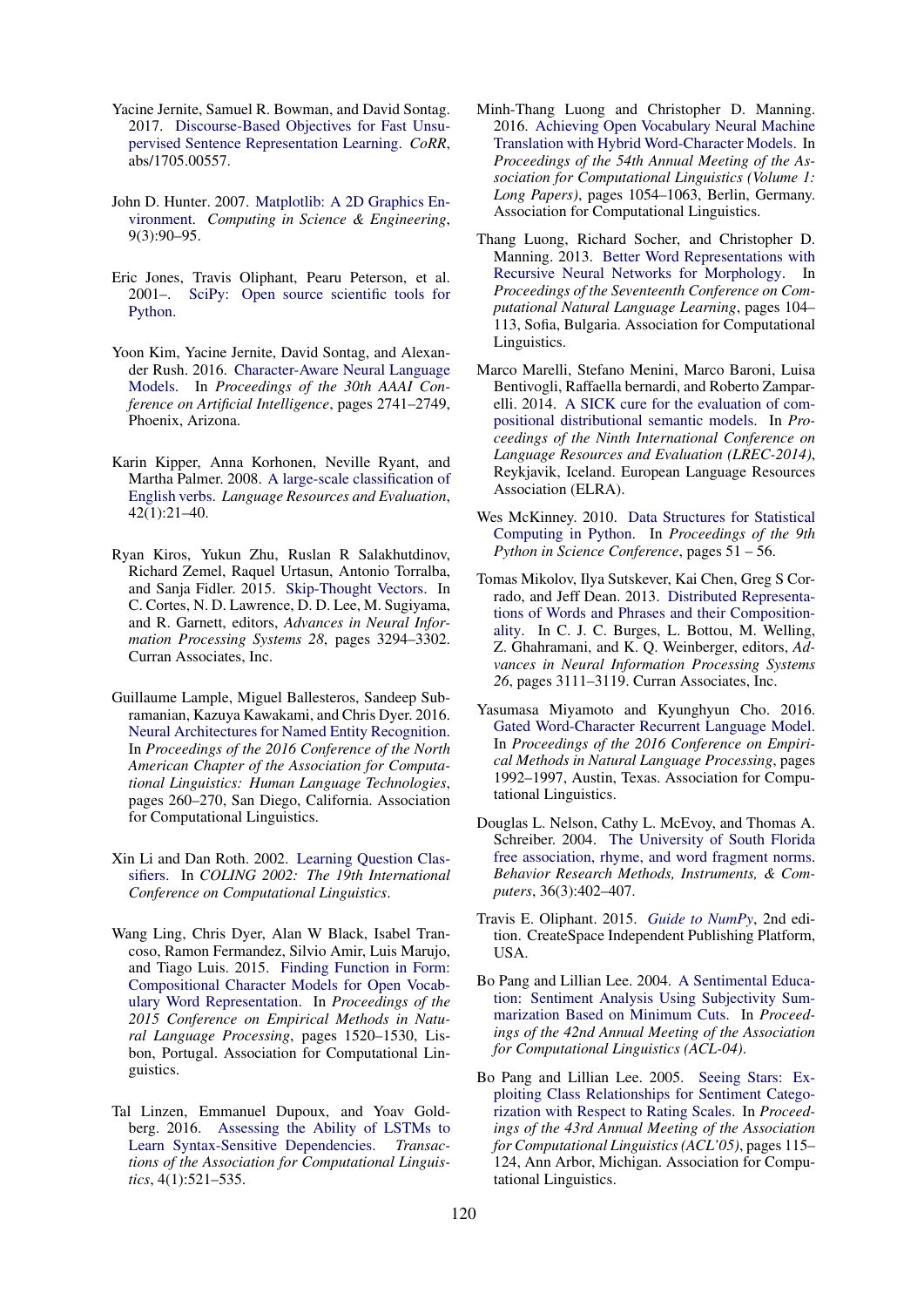- Adam Paszke, Sam Gross, Soumith Chintala, Gregory Chanan, Edward Yang, Zachary DeVito, Zeming Lin, Alban Desmaison, Luca Antiga, and Adam Lerer. 2017. [Automatic differentiation in PyTorch.](https://openreview.net/pdf?id=BJJsrmfCZ) In *NeurIPS Autodiff Workshop*, Long Beach, California.
- <span id="page-11-0"></span>Jeffrey Pennington, Richard Socher, and Christopher Manning. 2014. [Glove: Global Vectors for Word](https://doi.org/10.3115/v1/D14-1162) [Representation.](https://doi.org/10.3115/v1/D14-1162) In *Proceedings of the 2014 Conference on Empirical Methods in Natural Language Processing (EMNLP)*, pages 1532–1543, Doha, Qatar. Association for Computational Linguistics.
- <span id="page-11-8"></span>Ethan Perez, Florian Strub, Harm de Vries, Vincent Dumoulin, and Aaron Courville. 2018. [FiLM: Vi](https://www.aaai.org/ocs/index.php/AAAI/AAAI18/paper/view/16528)[sual Reasoning with a General Conditioning Layer.](https://www.aaai.org/ocs/index.php/AAAI/AAAI18/paper/view/16528) In *AAAI Conference on Artificial Intelligence*, New Orleans, Louisiana.
- <span id="page-11-7"></span>Christian S. Perone, Roberto Silveira, and Thomas S. Paula. 2018. [Evaluation of sentence embeddings](http://arxiv.org/abs/1806.06259) [in downstream and linguistic probing tasks.](http://arxiv.org/abs/1806.06259) *CoRR*, abs/1806.06259.
- <span id="page-11-9"></span>Matthew Peters, Mark Neumann, Mohit Iyyer, Matt Gardner, Christopher Clark, Kenton Lee, and Luke Zettlemoyer. 2018. [Deep contextualized word rep](https://doi.org/10.18653/v1/N18-1202)[resentations.](https://doi.org/10.18653/v1/N18-1202) In *Proceedings of the 2018 Conference of the North American Chapter of the Association for Computational Linguistics: Human Language Technologies, Volume 1 (Long Papers)*, pages 2227–2237, New Orleans, Louisiana. Association for Computational Linguistics.
- <span id="page-11-10"></span>Alec Radford, Karthik Narasimhan, Tim Salimans, and Ilya Sutskever. 2018. [Improving Language Under](https://s3-us-west-2.amazonaws.com/openai-assets/research-covers/language-unsupervised/language_understanding_paper.pdf)[standing by Generative Pre-Training.](https://s3-us-west-2.amazonaws.com/openai-assets/research-covers/language-unsupervised/language_understanding_paper.pdf) Technical report, OpenAI.
- <span id="page-11-11"></span>Alec Radford, Jeffrey Wu, Rewon Child, David Luan, Dario Amodei, and Ilya Sutskever. 2019. [Language](https://d4mucfpksywv.cloudfront.net/better-language-models/language-models.pdf) [Models are Unsupervised Multitask Learners.](https://d4mucfpksywv.cloudfront.net/better-language-models/language-models.pdf) Technical report, OpenAI.
- <span id="page-11-12"></span>Kira Radinsky, Eugene Agichtein, Evgeniy Gabrilovich, and Shaul Markovitch. 2011. [A](http://wwwconference.org/proceedings/www2011/proceedings/p337.pdf) [Word at a Time: Computing Word Relatedness](http://wwwconference.org/proceedings/www2011/proceedings/p337.pdf) [Using Temporal Semantic Analysis.](http://wwwconference.org/proceedings/www2011/proceedings/p337.pdf) In *Proceedings of the 20th International Conference on World Wide Web*, WWW '11, pages 337–346, Hyderabad, India.
- <span id="page-11-3"></span>Cyrus Rashtchian, Peter Young, Micah Hodosh, and Julia Hockenmaier. 2010. [Collecting Image Anno](http://www.aclweb.org/anthology/W10-0721)[tations Using Amazon's Mechanical Turk.](http://www.aclweb.org/anthology/W10-0721) In *Proceedings of the NAACL HLT 2010 Workshop on Creating Speech and Language Data with Amazon's Mechanical Turk*, pages 139–147, Los Angeles, California. Association for Computational Linguistics.
- Guido van Rossum. 1995. [Python Tutorial.](https://ir.cwi.nl/pub/5007) Technical Report CS-R9526, Department of Computer Science, CWI, Amsterdam, The Netherlands.
- <span id="page-11-13"></span>Herbert Rubenstein and John B. Goodenough. 1965. [Contextual Correlates of Synonymy.](https://doi.org/10.1145/365628.365657) *Communications of the ACM*, 8(10):627–633.
- <span id="page-11-15"></span>Richard Socher, Alex Perelygin, Jean Wu, Jason Chuang, Christopher D. Manning, Andrew Ng, and Christopher Potts. 2013. [Recursive Deep Models for](http://aclweb.org/anthology/D13-1170) [Semantic Compositionality Over a Sentiment Tree](http://aclweb.org/anthology/D13-1170)[bank.](http://aclweb.org/anthology/D13-1170) In *Proceedings of the 2013 Conference on Empirical Methods in Natural Language Processing*, pages 1631–1642, Seattle, Washington. Association for Computational Linguistics.
- <span id="page-11-1"></span>Sandeep Subramanian, Adam Trischler, Yoshua Bengio, and Christopher J Pal. 2018. [Learning Gen](https://openreview.net/pdf?id=B18WgG-CZ)[eral Purpose Distributed Sentence Representations](https://openreview.net/pdf?id=B18WgG-CZ) [via Large Scale Multi-task Learning.](https://openreview.net/pdf?id=B18WgG-CZ) In *International Conference on Learning Representations*.
- <span id="page-11-4"></span>Yulia Tsvetkov, Manaal Faruqui, Wang Ling, Guillaume Lample, and Chris Dyer. 2015. [Evaluation](http://aclweb.org/anthology/D15-1243) [of Word Vector Representations by Subspace Align](http://aclweb.org/anthology/D15-1243)[ment.](http://aclweb.org/anthology/D15-1243) In *Proceedings of the 2015 Conference on Empirical Methods in Natural Language Processing*, pages 2049–2054, Lisbon, Portugal. Association for Computational Linguistics.
- <span id="page-11-6"></span>Alex Wang, Amanpreet Singh, Julian Michael, Felix Hill, Omer Levy, and Samuel R. Bowman. 2019. GLUE: A Multi-Task Benchmark and Analysis Platform for Natural Language Understanding. In *Proceedings of the 7th International Conference on Learning Representations (ICLR)*, New Orleans, Louisiana.
- <span id="page-11-14"></span>Sida Wang and Christopher Manning. 2012. [Baselines](http://aclweb.org/anthology/P12-2018) [and Bigrams: Simple, Good Sentiment and Topic](http://aclweb.org/anthology/P12-2018) [Classification.](http://aclweb.org/anthology/P12-2018) In *Proceedings of the 50th Annual Meeting of the Association for Computational Linguistics (Volume 2: Short Papers)*, pages 90–94, Jeju Island, Korea. Association for Computational Linguistics.
- Michael Waskom, Olga Botvinnik, Drew O'Kane, Paul Hobson, Joel Ostblom, Saulius Lukauskas, David C Gemperline, Tom Augspurger, Yaroslav Halchenko, John B. Cole, Jordi Warmenhoven, Julian de Ruiter, Cameron Pye, Stephan Hoyer, Jake Vanderplas, Santi Villalba, Gero Kunter, Eric Quintero, Pete Bachant, Marcel Martin, Kyle Meyer, Alistair Miles, Yoav Ram, Thomas Brunner, Tal Yarkoni, Mike Lee Williams, Constantine Evans, Clark Fitzgerald, Brian, and Adel Qalieh. 2018. [mwaskom/seaborn: v0.9.0 \(july 2018\).](https://doi.org/10.5281/zenodo.1313201)
- <span id="page-11-2"></span>Bernard Lewis Welch. 1947. [The Generalization of](https://doi.org/10.1093/biomet/34.1-2.28) ["Student's" Problem When Several Different Pop](https://doi.org/10.1093/biomet/34.1-2.28)[ulation Variances are Involved.](https://doi.org/10.1093/biomet/34.1-2.28) *Biometrika*, 34(1- 2):28–35.
- <span id="page-11-16"></span>Janyce Wiebe, Theresa Wilson, and Claire Cardie. 2005. [Annotating Expressions of Opinions and](https://doi.org/10.1007/s10579-005-7880-9) [Emotions in Language.](https://doi.org/10.1007/s10579-005-7880-9) *Language Resources and Evaluation*, 39(2):165–210.
- <span id="page-11-5"></span>John Wieting and Douwe Kiela. 2019. [No Training](https://openreview.net/pdf?id=BkgPajAcY7) [Required: Exploring Random Encoders for Sen](https://openreview.net/pdf?id=BkgPajAcY7)[tence Classification.](https://openreview.net/pdf?id=BkgPajAcY7) In *Proceedings of the 7th International Conference on Learning Representations (ICLR)*, New Orleans, Louisiana.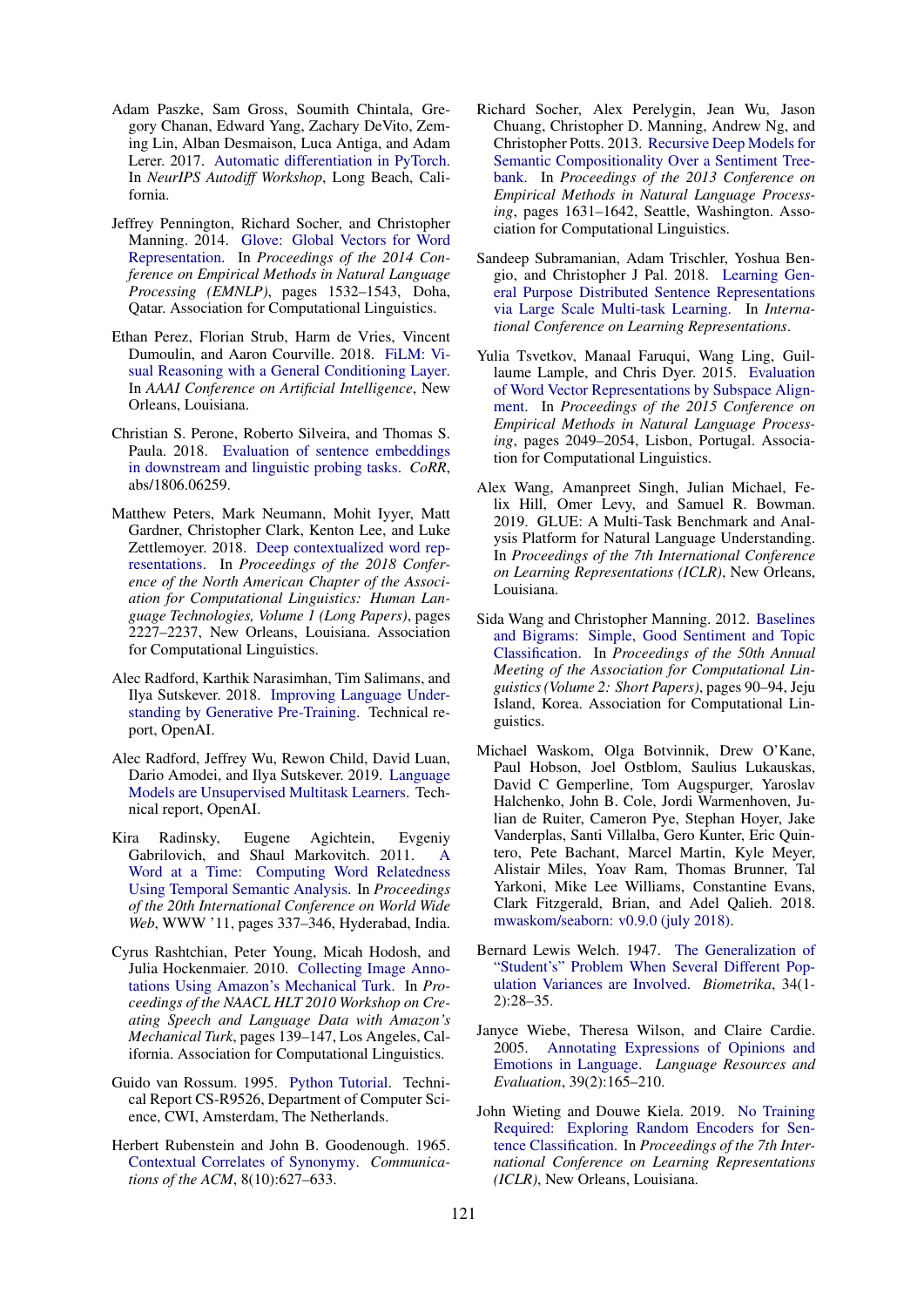- <span id="page-12-3"></span>Adina Williams, Nikita Nangia, and Samuel Bowman. 2018. [A Broad-Coverage Challenge Corpus](http://www.aclweb.org/anthology/N18-1101) [for Sentence Understanding through Inference.](http://www.aclweb.org/anthology/N18-1101) In *Proceedings of the 2018 Conference of the North American Chapter of the Association for Computational Linguistics: Human Language Technologies, Volume 1 (Long Papers)*, pages 1112–1122, New Orleans, Louisiana. Association for Computational Linguistics.
- <span id="page-12-0"></span>Yonghui Wu, Mike Schuster, Zhifeng Chen, Quoc V. Le, Mohammad Norouzi, Wolfgang Macherey, Maxim Krikun, Yuan Cao, Qin Gao, Klaus Macherey, Jeff Klingner, Apurva Shah, Melvin Johnson, Xiaobing Liu, Lukasz Kaiser, Stephan Gouws, Yoshikiyo Kato, Taku Kudo, Hideto Kazawa, Keith Stevens, George Kurian, Nishant Patil, Wei Wang, Cliff Young, Jason Smith, Jason Riesa, Alex Rudnick, Oriol Vinyals, Greg Corrado, Macduff Hughes, and Jeffrey Dean. 2016. [Google's](http://arxiv.org/abs/1609.08144) [Neural Machine Translation System: Bridging the](http://arxiv.org/abs/1609.08144) [Gap between Human and Machine Translation.](http://arxiv.org/abs/1609.08144) *arXiv preprint arXiv:1609.08144*.
- <span id="page-12-1"></span>Zhilin Yang, Bhuwan Dhingra, Ye Yuan, Junjie Hu, William W. Cohen, and Ruslan Salakhutdinov. 2017. [Words or Characters? Fine-grained Gating for Read](https://openreview.net/pdf?id=B1hdzd5lg)[ing Comprehension.](https://openreview.net/pdf?id=B1hdzd5lg) In *Proceedings of the 5th International Conference on Learning Representations (ICLR)*, Toulon, France.
- <span id="page-12-5"></span>Peter Young, Alice Lai, Micah Hodosh, and Julia Hockenmaier. 2014. [From image descriptions to vi](http://aclweb.org/anthology/Q14-1006)[sual denotations.](http://aclweb.org/anthology/Q14-1006) *Transactions of the Association for Computational Linguistics*, 2:67–78.
- <span id="page-12-7"></span>Minghua Zhang, Yunfang Wu, Weikang Li, and Wei Li. 2018. [Learning Universal Sentence Representations](http://aclweb.org/anthology/D18-1481) [with Mean-Max Attention Autoencoder.](http://aclweb.org/anthology/D18-1481) In *Proceedings of the 2018 Conference on Empirical Methods in Natural Language Processing*, pages 4514– 4523, Brussels, Belgium. Association for Computational Linguistics.
- <span id="page-12-6"></span>Han Zhao, Zhengdong Lu, and Pascal Poupart. 2015. [Self-Adaptive Hierarchical Sentence Model.](https://www.aaai.org/ocs/index.php/IJCAI/IJCAI15/paper/view/10828) In *Proceedings of the 24th International Joint Conference on Artificial Intelligence*, pages 4069–4076, Buenos Aires, Argentina. AAAI Press.
- <span id="page-12-8"></span>Xunjie Zhu, Tingfeng Li, and Gerard de Melo. 2018. [Exploring Semantic Properties of Sentence Embed](https://www.aclweb.org/anthology/P18-2100)[dings.](https://www.aclweb.org/anthology/P18-2100) In *Proceedings of the 56th Annual Meeting of the Association for Computational Linguistics (Volume 2: Short Papers)*, pages 632–637, Melbourne, Australia. Association for Computational Linguistics.

# <span id="page-12-2"></span>A Hyperparameters

We only considered words that appear at least twice, for each dataset. Those that appeared only once were considered UNK. We used the Treebank Word Tokenizer as implemented in  $NLTK^{12}$  $NLTK^{12}$  $NLTK^{12}$  for tokenizing the training and development datasets.

In the same fashion as [Conneau et al.](#page-9-3) [\(2017\)](#page-9-3), we used a batch size of 64, an SGD optmizer with an initial learning rate of 0.1, and at each epoch divided the learning rate by 5 if the validation accuracy decreased. We also used gradient clipping when gradients where  $> 5$ .

We defined character vector representations as 50-dimensional vectors randomly initialized by sampling from the uniform distribution in the  $(-0.05; 0.05)$  range.

The output dimension of the character-level BiLSTM was 300 per direction, and remained of such size after combining forward and backward representations as depicted in eq. [1.](#page-2-4)

Word vector representations where initialized from the 300-dimensional GloVe vectors [\(Pen](#page-11-0)[nington et al.,](#page-11-0) [2014\)](#page-11-0), trained in 840B tokens from the Common Crawl<sup>[13](#page-0-0)</sup>, and finetuned during training. Words not present in the GloVe vocabulary where randomly initialized by sampling from the uniform distribution in the  $(-0.05; 0.05)$  range.

The input size of the word-level LSTM was 300 for every method except concat in which it was 600, and its output was always 2048 per direction, resulting in a 4096-dimensional sentence representation.

# <span id="page-12-4"></span>B Datasets

### B.1 Word Similarity

Table [B.1](#page-13-0) lists the word-similarity datasets and their corresponding reference. As mentioned in section [3.2,](#page-3-1) all the word-similarity datasets contain pairs of words annotated with similarity or relatedness scores, although this difference is not always explicit. Below we provide some details for each.

MEN contains 3000 annotated word pairs with integer scores ranging from 0 to 50. Words correspond to image labels appearing in the ESP-Game<sup>[14](#page-0-0)</sup> and MIRFLICKR-1 $M<sup>15</sup>$  $M<sup>15</sup>$  $M<sup>15</sup>$  image datasets.

MTurk287 contains 287 annotated pairs with scores ranging from 1.0 to 5.0. It was created from words appearing in both DBpedia and in news articles from The New York Times.

<sup>12</sup><https://www.nltk.org/>

<sup>13</sup><https://nlp.stanford.edu/projects/glove/>

<sup>14</sup>[http://www.cs.cmu.edu/˜biglou/resources/](http://www.cs.cmu.edu/~biglou/resources/)

<sup>15</sup><http://press.liacs.nl/mirflickr/>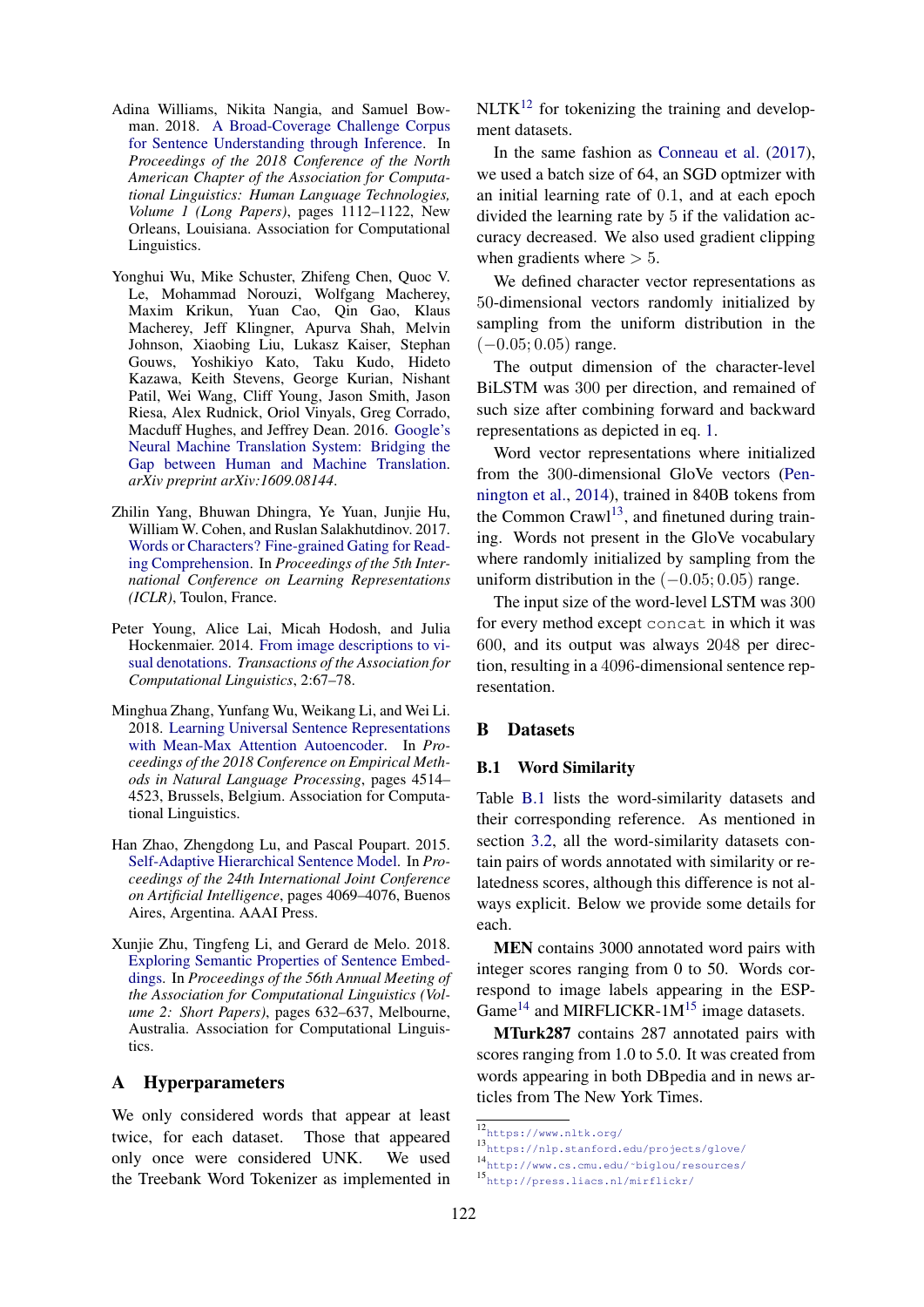<span id="page-13-0"></span>

| <b>Dataset</b> | Reference                        | URL.                                                          |
|----------------|----------------------------------|---------------------------------------------------------------|
| <b>MEN</b>     | Bruni et al. $(2014)$            | https://staff.fnwi.uva.nl/e.bruni/MEN                         |
| MTurk287       | Radinsky et al. (2011)           | https://qit.io/fhQA8(Unofficial)                              |
| MTurk771       | Halawi et al. (2012)             | http://www2.mta.ac.il/~gideon/mturk771.html                   |
| RG             | Rubenstein and Goodenough (1965) | https://git.io/fhQAB(Unofficial)                              |
| RareWords (RW) | Luong et al. $(2013)$            | https://nlp.stanford.edu/~lmthang/morphoNLM/                  |
| SimLex999      | Hill et al. (2015)               | https://fh295.github.io/simlex.html                           |
| SimVerb3500    | Gerz et al. (2016)               | http://people.ds.cam.ac.uk/dsq40/simverb.html                 |
| WS353          | Finkelstein et al. (2002)        | http://www.cs.technion.ac.il/~qabr/resources/data/wordsim353/ |
| <b>WS353R</b>  | Agire et al. $(2009)$            | http://alfonseca.org/eng/research/wordsim353.html             |
| WS353S         | Agire et al. $(2009)$            | http://alfonseca.org/eng/research/wordsim353.html             |

Table B.1: Word similarity and relatedness datasets.

MTurk771 contains 771 annotated pairs with scores ranging from 1.0 to 5.0, with words having synonymy, holonymy or meronymy relationships sampled from WordNet [\(Fellbaum,](#page-9-17) [1998\)](#page-9-17).

RG contains 65 annotated pairs with scores ranging from 0.0 to 4.0 representing "similarity of meaning".

RW contains 2034 pairs of words annotated with similarity scores in a scale from 0 to 10. The words included in this dataset were obtained from Wikipedia based on their frequency, and later filtered depending on their WordNet synsets, including synonymy, hyperonymy, hyponymy, holonymy and meronymy. This dataset was created with the purpose of testing how well models can represent rare and complex words.

SimLex999 contains 999 word pairs annotated with similarity scores ranging from 0 to 10. In this case the authors explicitly considered similarity and not relatedness, addressing the shortcomings of datasets that do not, such as MEN and WS353. Words include nouns, adjectives and verbs.

SimVerb3500 contains 3500 verb pairs annotated with similarity scores ranging from 0 to 10. Verbs were obtained from the USF free association database [\(Nelson et al.,](#page-10-11) [2004\)](#page-10-11), and VerbNet [\(Kip](#page-10-12)[per et al.,](#page-10-12) [2008\)](#page-10-12). This dataset was created to address the lack of representativity of verbs in SimLex999, and the fact that, at the time of creation, the best performing models had already surpassed inter-annotator agreement in verb similarity evaluation resources. Like SimLex999, this dataset also explicitly considers similarity as opposed to relatedness.

WS353 contains 353 word pairs annotated with similarity scores from 0 to 10.

WS353R is a subset of WS353 containing 252 word pairs annotated with relatedness scores. This dataset was created by asking humans to classify each WS353 word pair into one of the following classes: synonyms, antonyms, identical,

hyperonym-hyponym, hyponym-hyperonym, holonym-meronym, meronym-holonym, and none-of-the-above. These annotations were later used to group the pairs into: *similar* pairs (synonyms, antonyms, identical, hyperonymhyponym, and hyponym-hyperonym), *related* pairs (holonym-meronym, meronym-holonym, and none-of-the-above with a human similarity score greater than 5), and *unrelated* pairs (classified as none-of-the-above with a similarity score less than or equal to 5). This dataset is composed by the union of related and unrelated pairs.

WS353S is another subset of WS353 containing 203 word pairs annotated with similarity scores. This dataset is composed by the union of similar and unrelated pairs, as described previously.

#### B.2 Sentence Evaluation Datasets

Table [B.2](#page-14-0) lists the sentence-level evaluation datasets used in this paper. The provided URLs correspond to the original sources, and not neces-sarily to the URLs where SentEval<sup>[16](#page-0-0)</sup> got the data from $17$ .

The version of the CR, MPQA, MR, and SUBJ datasets used in this paper were the ones preprocessed by [Wang and Manning](#page-11-14) [\(2012\)](#page-11-14) [18](#page-0-0). Both SST2 and SST5 correspond to preprocessed versions of the Stanford Sentiment Treebank (SST) dataset by [Socher et al.](#page-11-15)  $(2013)^{19}$  $(2013)^{19}$  $(2013)^{19}$  $(2013)^{19}$ . SST2 corresponds to a subset of SST used by [Arora et al.](#page-8-9) [\(2017\)](#page-8-9) containing flat representations of sentences annotated with binary sentiment labels, and SST5 to another subset annotated with more fine-grained sentiment labels (very negative, negative, neutral, positive, very positive).

 $\overline{16}_{\rm https://github.com/facebookresearch/SentEval/tree/906b34a}$  $\overline{16}_{\rm https://github.com/facebookresearch/SentEval/tree/906b34a}$  $\overline{16}_{\rm https://github.com/facebookresearch/SentEval/tree/906b34a}$ <sup>17</sup>A list of the data used by SentEval can be found in its data setup script: <https://git.io/fhQpq>

<sup>18</sup>https://nlp.stanford.edu/~sidaw/home/projects:nbsvm

<sup>19</sup><https://nlp.stanford.edu/sentiment/>